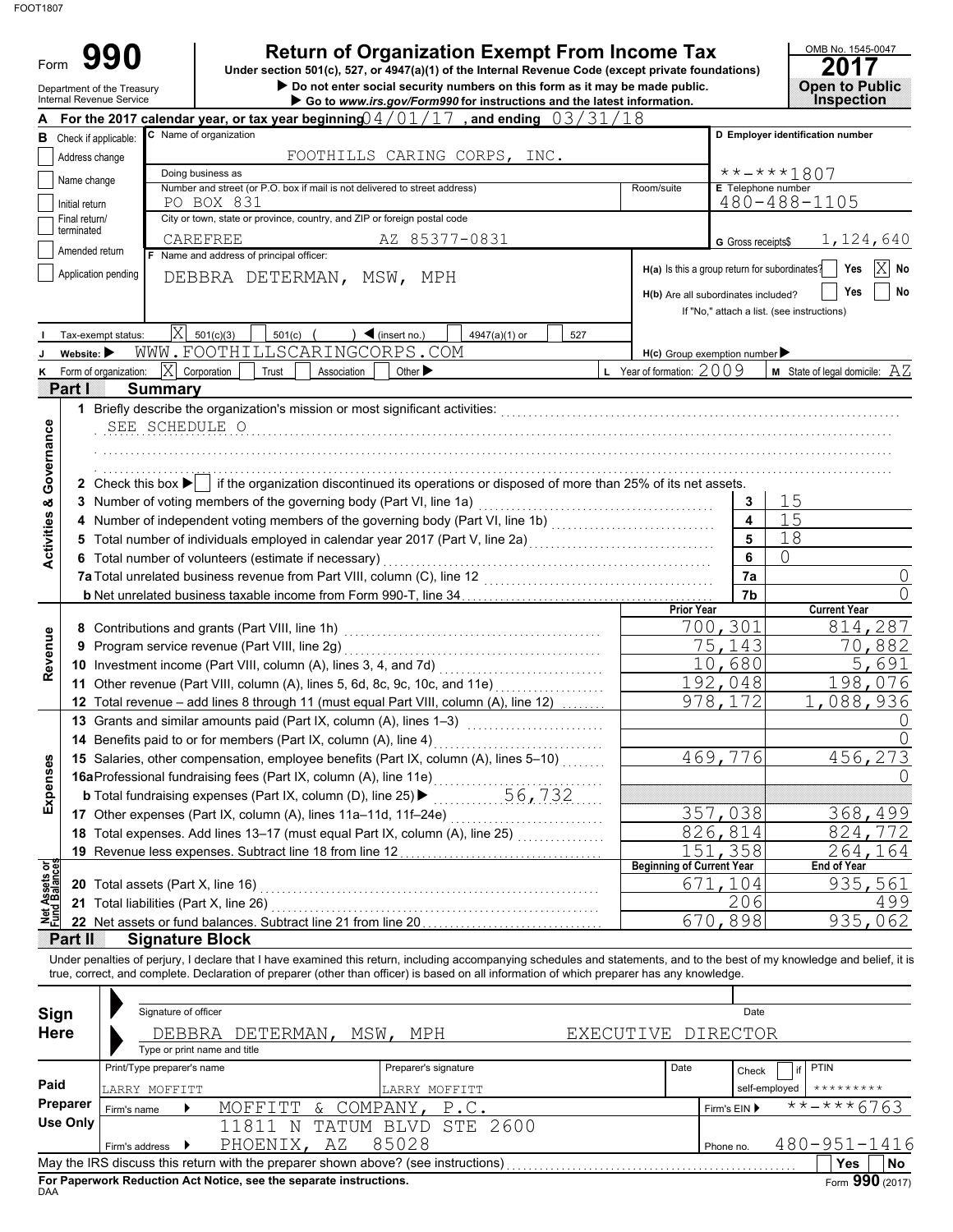|                                                           | Form 990 (2017) FOOTHILLS CARING CORPS, INC.                                                                                                                                  |                                                                                                                                                                                                     | **-***1807                                                                                                                                                                                                                                                                                                                                                                                                           | Page 2                                                                                                                          |
|-----------------------------------------------------------|-------------------------------------------------------------------------------------------------------------------------------------------------------------------------------|-----------------------------------------------------------------------------------------------------------------------------------------------------------------------------------------------------|----------------------------------------------------------------------------------------------------------------------------------------------------------------------------------------------------------------------------------------------------------------------------------------------------------------------------------------------------------------------------------------------------------------------|---------------------------------------------------------------------------------------------------------------------------------|
| Part III                                                  |                                                                                                                                                                               | <b>Statement of Program Service Accomplishments</b>                                                                                                                                                 |                                                                                                                                                                                                                                                                                                                                                                                                                      | $\overline{\mathrm{X}}$                                                                                                         |
|                                                           | 1 Briefly describe the organization's mission:                                                                                                                                |                                                                                                                                                                                                     |                                                                                                                                                                                                                                                                                                                                                                                                                      |                                                                                                                                 |
|                                                           | SEE SCHEDULE O                                                                                                                                                                |                                                                                                                                                                                                     |                                                                                                                                                                                                                                                                                                                                                                                                                      |                                                                                                                                 |
|                                                           |                                                                                                                                                                               |                                                                                                                                                                                                     |                                                                                                                                                                                                                                                                                                                                                                                                                      |                                                                                                                                 |
|                                                           |                                                                                                                                                                               |                                                                                                                                                                                                     |                                                                                                                                                                                                                                                                                                                                                                                                                      |                                                                                                                                 |
|                                                           |                                                                                                                                                                               |                                                                                                                                                                                                     | 2 Did the organization undertake any significant program services during the year which were not listed on the                                                                                                                                                                                                                                                                                                       |                                                                                                                                 |
|                                                           | prior Form 990 or 990-EZ?                                                                                                                                                     |                                                                                                                                                                                                     |                                                                                                                                                                                                                                                                                                                                                                                                                      | Yes $\overline{X}$ No                                                                                                           |
|                                                           | If "Yes," describe these new services on Schedule O.                                                                                                                          |                                                                                                                                                                                                     |                                                                                                                                                                                                                                                                                                                                                                                                                      |                                                                                                                                 |
|                                                           |                                                                                                                                                                               | Did the organization cease conducting, or make significant changes in how it conducts, any program                                                                                                  |                                                                                                                                                                                                                                                                                                                                                                                                                      |                                                                                                                                 |
| services?                                                 | If "Yes," describe these changes on Schedule O.                                                                                                                               |                                                                                                                                                                                                     |                                                                                                                                                                                                                                                                                                                                                                                                                      | Yes $\overline{X}$ No                                                                                                           |
|                                                           |                                                                                                                                                                               |                                                                                                                                                                                                     | Describe the organization's program service accomplishments for each of its three largest program services, as measured by                                                                                                                                                                                                                                                                                           |                                                                                                                                 |
|                                                           |                                                                                                                                                                               | the total expenses, and revenue, if any, for each program service reported.                                                                                                                         | expenses. Section 501(c)(3) and 501(c)(4) organizations are required to report the amount of grants and allocations to others,                                                                                                                                                                                                                                                                                       |                                                                                                                                 |
| 4a (Code:                                                 |                                                                                                                                                                               | ) (Expenses $\frac{140}{190}$ , 898 including grants of \$                                                                                                                                          |                                                                                                                                                                                                                                                                                                                                                                                                                      | 6,133)<br>) (Revenue \$                                                                                                         |
| ASSISTANT.                                                | ARE SCHEDULED EACH MONTH.<br>THE USE OF MORE THAN ONE VEHICLE.                                                                                                                |                                                                                                                                                                                                     | VAN PROGRAM-THE ORGANIZATION OWNS 2 VEHICLES AND LEASES 5 VEHICLES.<br>ARE WHEELCHAIR ACCESSIBLE. EACH VAN IS MANNED BY A VOLUNTEER DRIVER AND<br>HOMEBOUND INDIVIDUALS MAY SIGN UP FOR VARIOUS VAN TRIPS THAT<br>OUTINGS INCLUDE TRIPS TO GROCERY STORES,<br>SHOPPING MALLS, SENIOR CENTERS, RESTAURANTS, LIBRARIES, EDUCATION COURSES,<br>ETC. APPROXIMATELY 25 TRIPS SCHEDULED FOR EACH MONTH. MANY TRIPS REQUIRE | FOUR                                                                                                                            |
|                                                           |                                                                                                                                                                               |                                                                                                                                                                                                     |                                                                                                                                                                                                                                                                                                                                                                                                                      |                                                                                                                                 |
|                                                           |                                                                                                                                                                               |                                                                                                                                                                                                     |                                                                                                                                                                                                                                                                                                                                                                                                                      |                                                                                                                                 |
|                                                           |                                                                                                                                                                               |                                                                                                                                                                                                     |                                                                                                                                                                                                                                                                                                                                                                                                                      |                                                                                                                                 |
|                                                           |                                                                                                                                                                               |                                                                                                                                                                                                     |                                                                                                                                                                                                                                                                                                                                                                                                                      |                                                                                                                                 |
| 4b (Code:<br>DELIVERED.<br>CONTRACT<br>THEIR<br>ALL OTHER | ) (Expenses \$<br>HOMEBOUND QUALIFYING INDIVIDUAL.<br>THEIR OWN VEHICLES.<br><b>BASIS</b><br>BY<br>Α<br>MEALS<br>PROVI<br>INDIVIDUALS<br>YEAR ENDED MARCH 31,<br>ARIZONA AREA | $107$ , $711$ including grants of \$<br>INDIVIDUALS RECEIVE 3 MEALS ON FRIDAYS.<br>HOSPITAL<br>LOCAL<br>A GRANT<br>$1$ ) H; $1$ )<br>THEIR<br>PAY FOR<br>PRIVATE<br>2018.<br>AGENCY ON AGING FUNDED | MOBILE MEALS-VOLUNTEERS DELIVER 1 HOT MEAL PER DAY, MONDAY THRU FRIDAY<br>MEALS ARE DELIVERED BY VOLUNTEERS USING<br>FOR FISCAL YEAR 2018 APPROXIMATELY 8,567 MEALS WERE<br>CERTAIN INDIVIDUALS QUALIFY FOR 7 MEALS PER WEEK.<br>THE MEALS ARE PREPARED ON A<br>ELIGIBLE<br>INDIVIDUALS<br>FROM<br>THE.<br>ARIZONA<br>AREA<br>PRICE<br>MEALS<br>AT<br>SET<br>A<br>PAY INDIVIDUALS PAID<br>\$20,887.                  | $56, 119$ )<br>) (Revenue \$<br>TО<br>THESE<br>COST<br>HAVE<br>THE<br>AGENCY<br>ON AGING.<br>FOR THE FISCAL<br>\$33,346 AND THE |
| 4c (Code:<br>MEDICAL                                      | ) (Expenses \$<br>TRANSPORTATION OF<br>CHEMOTHERAPY/RADIATION<br>USE THEIR PERSONAL VEHICLES<br>188 TRIPS ARE<br>ARRANGED                                                     | 56, 067 including grants of \$<br>TRANSPORTS-AN EMPLOYEE ARRANGES<br>HOMEBOUND<br>TNDTVTDUALS<br>TREATMENTS,<br>FOR THE<br>EACH MONTH.                                                              | THE<br>FOR<br>INDIVIDUAL<br>DOCTORS'<br>TO<br>DENTISTS'<br>APPOINTMENTS, ETC<br>TRANSPORTATION SERVICE.                                                                                                                                                                                                                                                                                                              | ) (Revenue \$<br>APPOINTMENTS<br>VOLUNTEERS<br>APPROXIMAT                                                                       |
|                                                           |                                                                                                                                                                               |                                                                                                                                                                                                     |                                                                                                                                                                                                                                                                                                                                                                                                                      |                                                                                                                                 |
|                                                           |                                                                                                                                                                               |                                                                                                                                                                                                     |                                                                                                                                                                                                                                                                                                                                                                                                                      |                                                                                                                                 |
|                                                           |                                                                                                                                                                               |                                                                                                                                                                                                     |                                                                                                                                                                                                                                                                                                                                                                                                                      |                                                                                                                                 |
|                                                           |                                                                                                                                                                               |                                                                                                                                                                                                     |                                                                                                                                                                                                                                                                                                                                                                                                                      |                                                                                                                                 |
|                                                           |                                                                                                                                                                               |                                                                                                                                                                                                     |                                                                                                                                                                                                                                                                                                                                                                                                                      |                                                                                                                                 |
|                                                           |                                                                                                                                                                               |                                                                                                                                                                                                     |                                                                                                                                                                                                                                                                                                                                                                                                                      |                                                                                                                                 |
| (Expenses \$                                              | 4d Other program services (Describe in Schedule O.)                                                                                                                           | 302, 438 including grants of \$                                                                                                                                                                     | (Revenue \$                                                                                                                                                                                                                                                                                                                                                                                                          | 8,630                                                                                                                           |
|                                                           | 4e Total program service expenses                                                                                                                                             | 607,114                                                                                                                                                                                             |                                                                                                                                                                                                                                                                                                                                                                                                                      |                                                                                                                                 |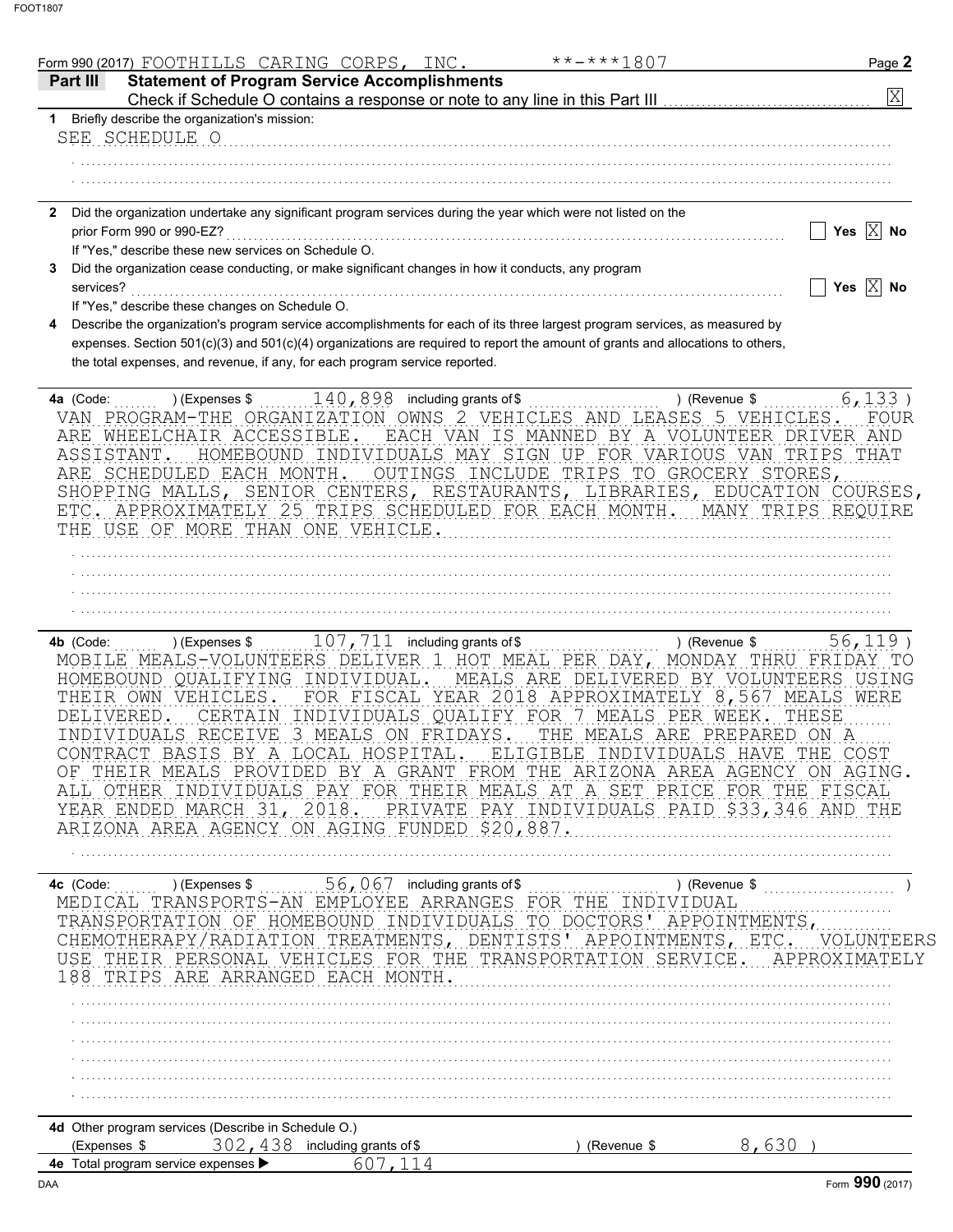## Form 990 (2017) Page **3** FOOTHILLS CARING CORPS, INC. \*\*-\*\*\*1807

**Part IV Checklist of Required Schedules**

| Is the organization described in section 501(c)(3) or $4947(a)(1)$ (other than a private foundation)? If "Yes,"<br>1<br>Χ<br>complete Schedule A<br>1<br>X<br>$\mathbf{2}$<br>Is the organization required to complete Schedule B, Schedule of Contributors (see instructions)?<br>2<br>Did the organization engage in direct or indirect political campaign activities on behalf of or in opposition to<br>3<br>Χ<br>candidates for public office? If "Yes," complete Schedule C, Part I<br>3<br>Section 501(c)(3) organizations. Did the organization engage in lobbying activities, or have a section 501(h)<br>4<br>Χ<br>election in effect during the tax year? If "Yes," complete Schedule C, Part II<br>4<br>Is the organization a section $501(c)(4)$ , $501(c)(5)$ , or $501(c)(6)$ organization that receives membership dues,<br>5<br>assessments, or similar amounts as defined in Revenue Procedure 98-19? If "Yes," complete Schedule C,<br>5<br>Χ<br>Part III<br>Did the organization maintain any donor advised funds or any similar funds or accounts for which donors<br>6<br>have the right to provide advice on the distribution or investment of amounts in such funds or accounts? If<br>Χ<br>"Yes," complete Schedule D, Part I<br>6<br>Did the organization receive or hold a conservation easement, including easements to preserve open space,<br>7<br>Χ<br>the environment, historic land areas, or historic structures? If "Yes," complete Schedule D, Part II<br>7<br>Did the organization maintain collections of works of art, historical treasures, or other similar assets? If "Yes,"<br>8<br>Χ<br>8<br>complete Schedule D, Part III<br>Did the organization report an amount in Part X, line 21, for escrow or custodial account liability, serve as a<br>9<br>custodian for amounts not listed in Part X; or provide credit counseling, debt management, credit repair, or<br>Χ<br>debt negotiation services? If "Yes," complete Schedule D, Part IV<br>9<br>Did the organization, directly or through a related organization, hold assets in temporarily restricted<br>10<br>Χ<br>endowments, permanent endowments, or quasi-endowments? If "Yes," complete Schedule D, Part V<br>10<br>If the organization's answer to any of the following questions is "Yes," then complete Schedule D, Parts VI,<br>11<br>VII, VIII, IX, or X as applicable.<br>Did the organization report an amount for land, buildings, and equipment in Part X, line 10?If "Yes,"<br>a<br>Χ<br>complete Schedule D, Part VI<br>11a<br>Did the organization report an amount for investments—other securities in Part X, line 12 that is 5% or more<br>b<br>Χ<br>of its total assets reported in Part X, line 16? If "Yes," complete Schedule D, Part VII<br>11b<br>Did the organization report an amount for investments—program related in Part X, line 13 that is 5% or more<br>Χ<br>of its total assets reported in Part X, line 16? If "Yes," complete Schedule D, Part VIII<br>11c<br>Did the organization report an amount for other assets in Part X, line 15 that is 5% or more of its total assets<br>d<br>Χ<br>reported in Part X, line 16? If "Yes," complete Schedule D, Part IX<br>11d<br>X<br>Did the organization report an amount for other liabilities in Part X, line 25? If "Yes," complete Schedule D, Part X<br>11e<br>е<br>Did the organization's separate or consolidated financial statements for the tax year include a footnote that addresses<br>f<br>Χ<br>the organization's liability for uncertain tax positions under FIN 48 (ASC 740)? If "Yes," complete Schedule D, Part X<br>11f<br>12a Did the organization obtain separate, independent audited financial statements for the tax year?If "Yes," complete<br>12a<br>Χ<br>Was the organization included in consolidated, independent audited financial statements for the tax year? If<br>b<br>X<br>"Yes," and if the organization answered "No" to line 12a, then completing Schedule D, Parts XI and XII is optional<br>12 <sub>b</sub><br>Χ<br>Is the organization a school described in section $170(b)(1)(A)(ii)?$ If "Yes," complete Schedule E<br>13<br>13<br>Χ<br>Did the organization maintain an office, employees, or agents outside of the United States?<br>14a<br>Did the organization have aggregate revenues or expenses of more than \$10,000 from grantmaking,<br>b<br>fundraising, business, investment, and program service activities outside the United States, or aggregate<br>Χ<br>foreign investments valued at \$100,000 or more? If "Yes," complete Schedule F, Parts I and IV<br>14b<br>Did the organization report on Part IX, column (A), line 3, more than \$5,000 of grants or other assistance to or<br>15<br>15<br>Χ<br>for any foreign organization? If "Yes," complete Schedule F, Parts II and IV<br>Did the organization report on Part IX, column (A), line 3, more than \$5,000 of aggregate grants or other<br>16<br>Χ<br>assistance to or for foreign individuals? If "Yes," complete Schedule F, Parts III and IV<br>16<br>Did the organization report a total of more than \$15,000 of expenses for professional fundraising services on<br>17<br>Χ<br>Part IX, column (A), lines 6 and 11e? If "Yes," complete Schedule G, Part I (see instructions)<br>17<br>Did the organization report more than \$15,000 total of fundraising event gross income and contributions on<br>18<br>Χ<br>Part VIII, lines 1c and 8a? If "Yes," complete Schedule G, Part II<br>18<br>Did the organization report more than \$15,000 of gross income from gaming activities on Part VIII, line 9a?<br>19<br>Χ<br>19<br>If "Yes," complete Schedule G, Part III |     |  | Yes | No |
|-------------------------------------------------------------------------------------------------------------------------------------------------------------------------------------------------------------------------------------------------------------------------------------------------------------------------------------------------------------------------------------------------------------------------------------------------------------------------------------------------------------------------------------------------------------------------------------------------------------------------------------------------------------------------------------------------------------------------------------------------------------------------------------------------------------------------------------------------------------------------------------------------------------------------------------------------------------------------------------------------------------------------------------------------------------------------------------------------------------------------------------------------------------------------------------------------------------------------------------------------------------------------------------------------------------------------------------------------------------------------------------------------------------------------------------------------------------------------------------------------------------------------------------------------------------------------------------------------------------------------------------------------------------------------------------------------------------------------------------------------------------------------------------------------------------------------------------------------------------------------------------------------------------------------------------------------------------------------------------------------------------------------------------------------------------------------------------------------------------------------------------------------------------------------------------------------------------------------------------------------------------------------------------------------------------------------------------------------------------------------------------------------------------------------------------------------------------------------------------------------------------------------------------------------------------------------------------------------------------------------------------------------------------------------------------------------------------------------------------------------------------------------------------------------------------------------------------------------------------------------------------------------------------------------------------------------------------------------------------------------------------------------------------------------------------------------------------------------------------------------------------------------------------------------------------------------------------------------------------------------------------------------------------------------------------------------------------------------------------------------------------------------------------------------------------------------------------------------------------------------------------------------------------------------------------------------------------------------------------------------------------------------------------------------------------------------------------------------------------------------------------------------------------------------------------------------------------------------------------------------------------------------------------------------------------------------------------------------------------------------------------------------------------------------------------------------------------------------------------------------------------------------------------------------------------------------------------------------------------------------------------------------------------------------------------------------------------------------------------------------------------------------------------------------------------------------------------------------------------------------------------------------------------------------------------------------------------------------------------------------------------------------------------------------------------------------------------------------------------------------------------------------------------------------------------------------------------------------------------------------------------------------------------------------------------------------------------------------------------------------------------------------------------------------------------------------------------------------------------------------------------------------------------------------------------------------------------------------------------------------------------------------------------------------------------------------------------------------------------------------------------------------------------------------------------------------------------------------------------------------------------------------------------------------------------------------------------------------------------------------------------------------------------------------------------------|-----|--|-----|----|
|                                                                                                                                                                                                                                                                                                                                                                                                                                                                                                                                                                                                                                                                                                                                                                                                                                                                                                                                                                                                                                                                                                                                                                                                                                                                                                                                                                                                                                                                                                                                                                                                                                                                                                                                                                                                                                                                                                                                                                                                                                                                                                                                                                                                                                                                                                                                                                                                                                                                                                                                                                                                                                                                                                                                                                                                                                                                                                                                                                                                                                                                                                                                                                                                                                                                                                                                                                                                                                                                                                                                                                                                                                                                                                                                                                                                                                                                                                                                                                                                                                                                                                                                                                                                                                                                                                                                                                                                                                                                                                                                                                                                                                                                                                                                                                                                                                                                                                                                                                                                                                                                                                                                                                                                                                                                                                                                                                                                                                                                                                                                                                                                                                                                                           |     |  |     |    |
|                                                                                                                                                                                                                                                                                                                                                                                                                                                                                                                                                                                                                                                                                                                                                                                                                                                                                                                                                                                                                                                                                                                                                                                                                                                                                                                                                                                                                                                                                                                                                                                                                                                                                                                                                                                                                                                                                                                                                                                                                                                                                                                                                                                                                                                                                                                                                                                                                                                                                                                                                                                                                                                                                                                                                                                                                                                                                                                                                                                                                                                                                                                                                                                                                                                                                                                                                                                                                                                                                                                                                                                                                                                                                                                                                                                                                                                                                                                                                                                                                                                                                                                                                                                                                                                                                                                                                                                                                                                                                                                                                                                                                                                                                                                                                                                                                                                                                                                                                                                                                                                                                                                                                                                                                                                                                                                                                                                                                                                                                                                                                                                                                                                                                           |     |  |     |    |
|                                                                                                                                                                                                                                                                                                                                                                                                                                                                                                                                                                                                                                                                                                                                                                                                                                                                                                                                                                                                                                                                                                                                                                                                                                                                                                                                                                                                                                                                                                                                                                                                                                                                                                                                                                                                                                                                                                                                                                                                                                                                                                                                                                                                                                                                                                                                                                                                                                                                                                                                                                                                                                                                                                                                                                                                                                                                                                                                                                                                                                                                                                                                                                                                                                                                                                                                                                                                                                                                                                                                                                                                                                                                                                                                                                                                                                                                                                                                                                                                                                                                                                                                                                                                                                                                                                                                                                                                                                                                                                                                                                                                                                                                                                                                                                                                                                                                                                                                                                                                                                                                                                                                                                                                                                                                                                                                                                                                                                                                                                                                                                                                                                                                                           |     |  |     |    |
|                                                                                                                                                                                                                                                                                                                                                                                                                                                                                                                                                                                                                                                                                                                                                                                                                                                                                                                                                                                                                                                                                                                                                                                                                                                                                                                                                                                                                                                                                                                                                                                                                                                                                                                                                                                                                                                                                                                                                                                                                                                                                                                                                                                                                                                                                                                                                                                                                                                                                                                                                                                                                                                                                                                                                                                                                                                                                                                                                                                                                                                                                                                                                                                                                                                                                                                                                                                                                                                                                                                                                                                                                                                                                                                                                                                                                                                                                                                                                                                                                                                                                                                                                                                                                                                                                                                                                                                                                                                                                                                                                                                                                                                                                                                                                                                                                                                                                                                                                                                                                                                                                                                                                                                                                                                                                                                                                                                                                                                                                                                                                                                                                                                                                           |     |  |     |    |
|                                                                                                                                                                                                                                                                                                                                                                                                                                                                                                                                                                                                                                                                                                                                                                                                                                                                                                                                                                                                                                                                                                                                                                                                                                                                                                                                                                                                                                                                                                                                                                                                                                                                                                                                                                                                                                                                                                                                                                                                                                                                                                                                                                                                                                                                                                                                                                                                                                                                                                                                                                                                                                                                                                                                                                                                                                                                                                                                                                                                                                                                                                                                                                                                                                                                                                                                                                                                                                                                                                                                                                                                                                                                                                                                                                                                                                                                                                                                                                                                                                                                                                                                                                                                                                                                                                                                                                                                                                                                                                                                                                                                                                                                                                                                                                                                                                                                                                                                                                                                                                                                                                                                                                                                                                                                                                                                                                                                                                                                                                                                                                                                                                                                                           |     |  |     |    |
|                                                                                                                                                                                                                                                                                                                                                                                                                                                                                                                                                                                                                                                                                                                                                                                                                                                                                                                                                                                                                                                                                                                                                                                                                                                                                                                                                                                                                                                                                                                                                                                                                                                                                                                                                                                                                                                                                                                                                                                                                                                                                                                                                                                                                                                                                                                                                                                                                                                                                                                                                                                                                                                                                                                                                                                                                                                                                                                                                                                                                                                                                                                                                                                                                                                                                                                                                                                                                                                                                                                                                                                                                                                                                                                                                                                                                                                                                                                                                                                                                                                                                                                                                                                                                                                                                                                                                                                                                                                                                                                                                                                                                                                                                                                                                                                                                                                                                                                                                                                                                                                                                                                                                                                                                                                                                                                                                                                                                                                                                                                                                                                                                                                                                           |     |  |     |    |
|                                                                                                                                                                                                                                                                                                                                                                                                                                                                                                                                                                                                                                                                                                                                                                                                                                                                                                                                                                                                                                                                                                                                                                                                                                                                                                                                                                                                                                                                                                                                                                                                                                                                                                                                                                                                                                                                                                                                                                                                                                                                                                                                                                                                                                                                                                                                                                                                                                                                                                                                                                                                                                                                                                                                                                                                                                                                                                                                                                                                                                                                                                                                                                                                                                                                                                                                                                                                                                                                                                                                                                                                                                                                                                                                                                                                                                                                                                                                                                                                                                                                                                                                                                                                                                                                                                                                                                                                                                                                                                                                                                                                                                                                                                                                                                                                                                                                                                                                                                                                                                                                                                                                                                                                                                                                                                                                                                                                                                                                                                                                                                                                                                                                                           |     |  |     |    |
|                                                                                                                                                                                                                                                                                                                                                                                                                                                                                                                                                                                                                                                                                                                                                                                                                                                                                                                                                                                                                                                                                                                                                                                                                                                                                                                                                                                                                                                                                                                                                                                                                                                                                                                                                                                                                                                                                                                                                                                                                                                                                                                                                                                                                                                                                                                                                                                                                                                                                                                                                                                                                                                                                                                                                                                                                                                                                                                                                                                                                                                                                                                                                                                                                                                                                                                                                                                                                                                                                                                                                                                                                                                                                                                                                                                                                                                                                                                                                                                                                                                                                                                                                                                                                                                                                                                                                                                                                                                                                                                                                                                                                                                                                                                                                                                                                                                                                                                                                                                                                                                                                                                                                                                                                                                                                                                                                                                                                                                                                                                                                                                                                                                                                           |     |  |     |    |
|                                                                                                                                                                                                                                                                                                                                                                                                                                                                                                                                                                                                                                                                                                                                                                                                                                                                                                                                                                                                                                                                                                                                                                                                                                                                                                                                                                                                                                                                                                                                                                                                                                                                                                                                                                                                                                                                                                                                                                                                                                                                                                                                                                                                                                                                                                                                                                                                                                                                                                                                                                                                                                                                                                                                                                                                                                                                                                                                                                                                                                                                                                                                                                                                                                                                                                                                                                                                                                                                                                                                                                                                                                                                                                                                                                                                                                                                                                                                                                                                                                                                                                                                                                                                                                                                                                                                                                                                                                                                                                                                                                                                                                                                                                                                                                                                                                                                                                                                                                                                                                                                                                                                                                                                                                                                                                                                                                                                                                                                                                                                                                                                                                                                                           |     |  |     |    |
|                                                                                                                                                                                                                                                                                                                                                                                                                                                                                                                                                                                                                                                                                                                                                                                                                                                                                                                                                                                                                                                                                                                                                                                                                                                                                                                                                                                                                                                                                                                                                                                                                                                                                                                                                                                                                                                                                                                                                                                                                                                                                                                                                                                                                                                                                                                                                                                                                                                                                                                                                                                                                                                                                                                                                                                                                                                                                                                                                                                                                                                                                                                                                                                                                                                                                                                                                                                                                                                                                                                                                                                                                                                                                                                                                                                                                                                                                                                                                                                                                                                                                                                                                                                                                                                                                                                                                                                                                                                                                                                                                                                                                                                                                                                                                                                                                                                                                                                                                                                                                                                                                                                                                                                                                                                                                                                                                                                                                                                                                                                                                                                                                                                                                           |     |  |     |    |
|                                                                                                                                                                                                                                                                                                                                                                                                                                                                                                                                                                                                                                                                                                                                                                                                                                                                                                                                                                                                                                                                                                                                                                                                                                                                                                                                                                                                                                                                                                                                                                                                                                                                                                                                                                                                                                                                                                                                                                                                                                                                                                                                                                                                                                                                                                                                                                                                                                                                                                                                                                                                                                                                                                                                                                                                                                                                                                                                                                                                                                                                                                                                                                                                                                                                                                                                                                                                                                                                                                                                                                                                                                                                                                                                                                                                                                                                                                                                                                                                                                                                                                                                                                                                                                                                                                                                                                                                                                                                                                                                                                                                                                                                                                                                                                                                                                                                                                                                                                                                                                                                                                                                                                                                                                                                                                                                                                                                                                                                                                                                                                                                                                                                                           |     |  |     |    |
|                                                                                                                                                                                                                                                                                                                                                                                                                                                                                                                                                                                                                                                                                                                                                                                                                                                                                                                                                                                                                                                                                                                                                                                                                                                                                                                                                                                                                                                                                                                                                                                                                                                                                                                                                                                                                                                                                                                                                                                                                                                                                                                                                                                                                                                                                                                                                                                                                                                                                                                                                                                                                                                                                                                                                                                                                                                                                                                                                                                                                                                                                                                                                                                                                                                                                                                                                                                                                                                                                                                                                                                                                                                                                                                                                                                                                                                                                                                                                                                                                                                                                                                                                                                                                                                                                                                                                                                                                                                                                                                                                                                                                                                                                                                                                                                                                                                                                                                                                                                                                                                                                                                                                                                                                                                                                                                                                                                                                                                                                                                                                                                                                                                                                           |     |  |     |    |
|                                                                                                                                                                                                                                                                                                                                                                                                                                                                                                                                                                                                                                                                                                                                                                                                                                                                                                                                                                                                                                                                                                                                                                                                                                                                                                                                                                                                                                                                                                                                                                                                                                                                                                                                                                                                                                                                                                                                                                                                                                                                                                                                                                                                                                                                                                                                                                                                                                                                                                                                                                                                                                                                                                                                                                                                                                                                                                                                                                                                                                                                                                                                                                                                                                                                                                                                                                                                                                                                                                                                                                                                                                                                                                                                                                                                                                                                                                                                                                                                                                                                                                                                                                                                                                                                                                                                                                                                                                                                                                                                                                                                                                                                                                                                                                                                                                                                                                                                                                                                                                                                                                                                                                                                                                                                                                                                                                                                                                                                                                                                                                                                                                                                                           |     |  |     |    |
|                                                                                                                                                                                                                                                                                                                                                                                                                                                                                                                                                                                                                                                                                                                                                                                                                                                                                                                                                                                                                                                                                                                                                                                                                                                                                                                                                                                                                                                                                                                                                                                                                                                                                                                                                                                                                                                                                                                                                                                                                                                                                                                                                                                                                                                                                                                                                                                                                                                                                                                                                                                                                                                                                                                                                                                                                                                                                                                                                                                                                                                                                                                                                                                                                                                                                                                                                                                                                                                                                                                                                                                                                                                                                                                                                                                                                                                                                                                                                                                                                                                                                                                                                                                                                                                                                                                                                                                                                                                                                                                                                                                                                                                                                                                                                                                                                                                                                                                                                                                                                                                                                                                                                                                                                                                                                                                                                                                                                                                                                                                                                                                                                                                                                           |     |  |     |    |
|                                                                                                                                                                                                                                                                                                                                                                                                                                                                                                                                                                                                                                                                                                                                                                                                                                                                                                                                                                                                                                                                                                                                                                                                                                                                                                                                                                                                                                                                                                                                                                                                                                                                                                                                                                                                                                                                                                                                                                                                                                                                                                                                                                                                                                                                                                                                                                                                                                                                                                                                                                                                                                                                                                                                                                                                                                                                                                                                                                                                                                                                                                                                                                                                                                                                                                                                                                                                                                                                                                                                                                                                                                                                                                                                                                                                                                                                                                                                                                                                                                                                                                                                                                                                                                                                                                                                                                                                                                                                                                                                                                                                                                                                                                                                                                                                                                                                                                                                                                                                                                                                                                                                                                                                                                                                                                                                                                                                                                                                                                                                                                                                                                                                                           |     |  |     |    |
|                                                                                                                                                                                                                                                                                                                                                                                                                                                                                                                                                                                                                                                                                                                                                                                                                                                                                                                                                                                                                                                                                                                                                                                                                                                                                                                                                                                                                                                                                                                                                                                                                                                                                                                                                                                                                                                                                                                                                                                                                                                                                                                                                                                                                                                                                                                                                                                                                                                                                                                                                                                                                                                                                                                                                                                                                                                                                                                                                                                                                                                                                                                                                                                                                                                                                                                                                                                                                                                                                                                                                                                                                                                                                                                                                                                                                                                                                                                                                                                                                                                                                                                                                                                                                                                                                                                                                                                                                                                                                                                                                                                                                                                                                                                                                                                                                                                                                                                                                                                                                                                                                                                                                                                                                                                                                                                                                                                                                                                                                                                                                                                                                                                                                           |     |  |     |    |
|                                                                                                                                                                                                                                                                                                                                                                                                                                                                                                                                                                                                                                                                                                                                                                                                                                                                                                                                                                                                                                                                                                                                                                                                                                                                                                                                                                                                                                                                                                                                                                                                                                                                                                                                                                                                                                                                                                                                                                                                                                                                                                                                                                                                                                                                                                                                                                                                                                                                                                                                                                                                                                                                                                                                                                                                                                                                                                                                                                                                                                                                                                                                                                                                                                                                                                                                                                                                                                                                                                                                                                                                                                                                                                                                                                                                                                                                                                                                                                                                                                                                                                                                                                                                                                                                                                                                                                                                                                                                                                                                                                                                                                                                                                                                                                                                                                                                                                                                                                                                                                                                                                                                                                                                                                                                                                                                                                                                                                                                                                                                                                                                                                                                                           |     |  |     |    |
|                                                                                                                                                                                                                                                                                                                                                                                                                                                                                                                                                                                                                                                                                                                                                                                                                                                                                                                                                                                                                                                                                                                                                                                                                                                                                                                                                                                                                                                                                                                                                                                                                                                                                                                                                                                                                                                                                                                                                                                                                                                                                                                                                                                                                                                                                                                                                                                                                                                                                                                                                                                                                                                                                                                                                                                                                                                                                                                                                                                                                                                                                                                                                                                                                                                                                                                                                                                                                                                                                                                                                                                                                                                                                                                                                                                                                                                                                                                                                                                                                                                                                                                                                                                                                                                                                                                                                                                                                                                                                                                                                                                                                                                                                                                                                                                                                                                                                                                                                                                                                                                                                                                                                                                                                                                                                                                                                                                                                                                                                                                                                                                                                                                                                           |     |  |     |    |
|                                                                                                                                                                                                                                                                                                                                                                                                                                                                                                                                                                                                                                                                                                                                                                                                                                                                                                                                                                                                                                                                                                                                                                                                                                                                                                                                                                                                                                                                                                                                                                                                                                                                                                                                                                                                                                                                                                                                                                                                                                                                                                                                                                                                                                                                                                                                                                                                                                                                                                                                                                                                                                                                                                                                                                                                                                                                                                                                                                                                                                                                                                                                                                                                                                                                                                                                                                                                                                                                                                                                                                                                                                                                                                                                                                                                                                                                                                                                                                                                                                                                                                                                                                                                                                                                                                                                                                                                                                                                                                                                                                                                                                                                                                                                                                                                                                                                                                                                                                                                                                                                                                                                                                                                                                                                                                                                                                                                                                                                                                                                                                                                                                                                                           |     |  |     |    |
|                                                                                                                                                                                                                                                                                                                                                                                                                                                                                                                                                                                                                                                                                                                                                                                                                                                                                                                                                                                                                                                                                                                                                                                                                                                                                                                                                                                                                                                                                                                                                                                                                                                                                                                                                                                                                                                                                                                                                                                                                                                                                                                                                                                                                                                                                                                                                                                                                                                                                                                                                                                                                                                                                                                                                                                                                                                                                                                                                                                                                                                                                                                                                                                                                                                                                                                                                                                                                                                                                                                                                                                                                                                                                                                                                                                                                                                                                                                                                                                                                                                                                                                                                                                                                                                                                                                                                                                                                                                                                                                                                                                                                                                                                                                                                                                                                                                                                                                                                                                                                                                                                                                                                                                                                                                                                                                                                                                                                                                                                                                                                                                                                                                                                           |     |  |     |    |
|                                                                                                                                                                                                                                                                                                                                                                                                                                                                                                                                                                                                                                                                                                                                                                                                                                                                                                                                                                                                                                                                                                                                                                                                                                                                                                                                                                                                                                                                                                                                                                                                                                                                                                                                                                                                                                                                                                                                                                                                                                                                                                                                                                                                                                                                                                                                                                                                                                                                                                                                                                                                                                                                                                                                                                                                                                                                                                                                                                                                                                                                                                                                                                                                                                                                                                                                                                                                                                                                                                                                                                                                                                                                                                                                                                                                                                                                                                                                                                                                                                                                                                                                                                                                                                                                                                                                                                                                                                                                                                                                                                                                                                                                                                                                                                                                                                                                                                                                                                                                                                                                                                                                                                                                                                                                                                                                                                                                                                                                                                                                                                                                                                                                                           |     |  |     |    |
|                                                                                                                                                                                                                                                                                                                                                                                                                                                                                                                                                                                                                                                                                                                                                                                                                                                                                                                                                                                                                                                                                                                                                                                                                                                                                                                                                                                                                                                                                                                                                                                                                                                                                                                                                                                                                                                                                                                                                                                                                                                                                                                                                                                                                                                                                                                                                                                                                                                                                                                                                                                                                                                                                                                                                                                                                                                                                                                                                                                                                                                                                                                                                                                                                                                                                                                                                                                                                                                                                                                                                                                                                                                                                                                                                                                                                                                                                                                                                                                                                                                                                                                                                                                                                                                                                                                                                                                                                                                                                                                                                                                                                                                                                                                                                                                                                                                                                                                                                                                                                                                                                                                                                                                                                                                                                                                                                                                                                                                                                                                                                                                                                                                                                           |     |  |     |    |
|                                                                                                                                                                                                                                                                                                                                                                                                                                                                                                                                                                                                                                                                                                                                                                                                                                                                                                                                                                                                                                                                                                                                                                                                                                                                                                                                                                                                                                                                                                                                                                                                                                                                                                                                                                                                                                                                                                                                                                                                                                                                                                                                                                                                                                                                                                                                                                                                                                                                                                                                                                                                                                                                                                                                                                                                                                                                                                                                                                                                                                                                                                                                                                                                                                                                                                                                                                                                                                                                                                                                                                                                                                                                                                                                                                                                                                                                                                                                                                                                                                                                                                                                                                                                                                                                                                                                                                                                                                                                                                                                                                                                                                                                                                                                                                                                                                                                                                                                                                                                                                                                                                                                                                                                                                                                                                                                                                                                                                                                                                                                                                                                                                                                                           |     |  |     |    |
|                                                                                                                                                                                                                                                                                                                                                                                                                                                                                                                                                                                                                                                                                                                                                                                                                                                                                                                                                                                                                                                                                                                                                                                                                                                                                                                                                                                                                                                                                                                                                                                                                                                                                                                                                                                                                                                                                                                                                                                                                                                                                                                                                                                                                                                                                                                                                                                                                                                                                                                                                                                                                                                                                                                                                                                                                                                                                                                                                                                                                                                                                                                                                                                                                                                                                                                                                                                                                                                                                                                                                                                                                                                                                                                                                                                                                                                                                                                                                                                                                                                                                                                                                                                                                                                                                                                                                                                                                                                                                                                                                                                                                                                                                                                                                                                                                                                                                                                                                                                                                                                                                                                                                                                                                                                                                                                                                                                                                                                                                                                                                                                                                                                                                           |     |  |     |    |
|                                                                                                                                                                                                                                                                                                                                                                                                                                                                                                                                                                                                                                                                                                                                                                                                                                                                                                                                                                                                                                                                                                                                                                                                                                                                                                                                                                                                                                                                                                                                                                                                                                                                                                                                                                                                                                                                                                                                                                                                                                                                                                                                                                                                                                                                                                                                                                                                                                                                                                                                                                                                                                                                                                                                                                                                                                                                                                                                                                                                                                                                                                                                                                                                                                                                                                                                                                                                                                                                                                                                                                                                                                                                                                                                                                                                                                                                                                                                                                                                                                                                                                                                                                                                                                                                                                                                                                                                                                                                                                                                                                                                                                                                                                                                                                                                                                                                                                                                                                                                                                                                                                                                                                                                                                                                                                                                                                                                                                                                                                                                                                                                                                                                                           |     |  |     |    |
|                                                                                                                                                                                                                                                                                                                                                                                                                                                                                                                                                                                                                                                                                                                                                                                                                                                                                                                                                                                                                                                                                                                                                                                                                                                                                                                                                                                                                                                                                                                                                                                                                                                                                                                                                                                                                                                                                                                                                                                                                                                                                                                                                                                                                                                                                                                                                                                                                                                                                                                                                                                                                                                                                                                                                                                                                                                                                                                                                                                                                                                                                                                                                                                                                                                                                                                                                                                                                                                                                                                                                                                                                                                                                                                                                                                                                                                                                                                                                                                                                                                                                                                                                                                                                                                                                                                                                                                                                                                                                                                                                                                                                                                                                                                                                                                                                                                                                                                                                                                                                                                                                                                                                                                                                                                                                                                                                                                                                                                                                                                                                                                                                                                                                           |     |  |     |    |
|                                                                                                                                                                                                                                                                                                                                                                                                                                                                                                                                                                                                                                                                                                                                                                                                                                                                                                                                                                                                                                                                                                                                                                                                                                                                                                                                                                                                                                                                                                                                                                                                                                                                                                                                                                                                                                                                                                                                                                                                                                                                                                                                                                                                                                                                                                                                                                                                                                                                                                                                                                                                                                                                                                                                                                                                                                                                                                                                                                                                                                                                                                                                                                                                                                                                                                                                                                                                                                                                                                                                                                                                                                                                                                                                                                                                                                                                                                                                                                                                                                                                                                                                                                                                                                                                                                                                                                                                                                                                                                                                                                                                                                                                                                                                                                                                                                                                                                                                                                                                                                                                                                                                                                                                                                                                                                                                                                                                                                                                                                                                                                                                                                                                                           |     |  |     |    |
|                                                                                                                                                                                                                                                                                                                                                                                                                                                                                                                                                                                                                                                                                                                                                                                                                                                                                                                                                                                                                                                                                                                                                                                                                                                                                                                                                                                                                                                                                                                                                                                                                                                                                                                                                                                                                                                                                                                                                                                                                                                                                                                                                                                                                                                                                                                                                                                                                                                                                                                                                                                                                                                                                                                                                                                                                                                                                                                                                                                                                                                                                                                                                                                                                                                                                                                                                                                                                                                                                                                                                                                                                                                                                                                                                                                                                                                                                                                                                                                                                                                                                                                                                                                                                                                                                                                                                                                                                                                                                                                                                                                                                                                                                                                                                                                                                                                                                                                                                                                                                                                                                                                                                                                                                                                                                                                                                                                                                                                                                                                                                                                                                                                                                           |     |  |     |    |
|                                                                                                                                                                                                                                                                                                                                                                                                                                                                                                                                                                                                                                                                                                                                                                                                                                                                                                                                                                                                                                                                                                                                                                                                                                                                                                                                                                                                                                                                                                                                                                                                                                                                                                                                                                                                                                                                                                                                                                                                                                                                                                                                                                                                                                                                                                                                                                                                                                                                                                                                                                                                                                                                                                                                                                                                                                                                                                                                                                                                                                                                                                                                                                                                                                                                                                                                                                                                                                                                                                                                                                                                                                                                                                                                                                                                                                                                                                                                                                                                                                                                                                                                                                                                                                                                                                                                                                                                                                                                                                                                                                                                                                                                                                                                                                                                                                                                                                                                                                                                                                                                                                                                                                                                                                                                                                                                                                                                                                                                                                                                                                                                                                                                                           |     |  |     |    |
|                                                                                                                                                                                                                                                                                                                                                                                                                                                                                                                                                                                                                                                                                                                                                                                                                                                                                                                                                                                                                                                                                                                                                                                                                                                                                                                                                                                                                                                                                                                                                                                                                                                                                                                                                                                                                                                                                                                                                                                                                                                                                                                                                                                                                                                                                                                                                                                                                                                                                                                                                                                                                                                                                                                                                                                                                                                                                                                                                                                                                                                                                                                                                                                                                                                                                                                                                                                                                                                                                                                                                                                                                                                                                                                                                                                                                                                                                                                                                                                                                                                                                                                                                                                                                                                                                                                                                                                                                                                                                                                                                                                                                                                                                                                                                                                                                                                                                                                                                                                                                                                                                                                                                                                                                                                                                                                                                                                                                                                                                                                                                                                                                                                                                           |     |  |     |    |
|                                                                                                                                                                                                                                                                                                                                                                                                                                                                                                                                                                                                                                                                                                                                                                                                                                                                                                                                                                                                                                                                                                                                                                                                                                                                                                                                                                                                                                                                                                                                                                                                                                                                                                                                                                                                                                                                                                                                                                                                                                                                                                                                                                                                                                                                                                                                                                                                                                                                                                                                                                                                                                                                                                                                                                                                                                                                                                                                                                                                                                                                                                                                                                                                                                                                                                                                                                                                                                                                                                                                                                                                                                                                                                                                                                                                                                                                                                                                                                                                                                                                                                                                                                                                                                                                                                                                                                                                                                                                                                                                                                                                                                                                                                                                                                                                                                                                                                                                                                                                                                                                                                                                                                                                                                                                                                                                                                                                                                                                                                                                                                                                                                                                                           |     |  |     |    |
|                                                                                                                                                                                                                                                                                                                                                                                                                                                                                                                                                                                                                                                                                                                                                                                                                                                                                                                                                                                                                                                                                                                                                                                                                                                                                                                                                                                                                                                                                                                                                                                                                                                                                                                                                                                                                                                                                                                                                                                                                                                                                                                                                                                                                                                                                                                                                                                                                                                                                                                                                                                                                                                                                                                                                                                                                                                                                                                                                                                                                                                                                                                                                                                                                                                                                                                                                                                                                                                                                                                                                                                                                                                                                                                                                                                                                                                                                                                                                                                                                                                                                                                                                                                                                                                                                                                                                                                                                                                                                                                                                                                                                                                                                                                                                                                                                                                                                                                                                                                                                                                                                                                                                                                                                                                                                                                                                                                                                                                                                                                                                                                                                                                                                           |     |  |     |    |
|                                                                                                                                                                                                                                                                                                                                                                                                                                                                                                                                                                                                                                                                                                                                                                                                                                                                                                                                                                                                                                                                                                                                                                                                                                                                                                                                                                                                                                                                                                                                                                                                                                                                                                                                                                                                                                                                                                                                                                                                                                                                                                                                                                                                                                                                                                                                                                                                                                                                                                                                                                                                                                                                                                                                                                                                                                                                                                                                                                                                                                                                                                                                                                                                                                                                                                                                                                                                                                                                                                                                                                                                                                                                                                                                                                                                                                                                                                                                                                                                                                                                                                                                                                                                                                                                                                                                                                                                                                                                                                                                                                                                                                                                                                                                                                                                                                                                                                                                                                                                                                                                                                                                                                                                                                                                                                                                                                                                                                                                                                                                                                                                                                                                                           |     |  |     |    |
|                                                                                                                                                                                                                                                                                                                                                                                                                                                                                                                                                                                                                                                                                                                                                                                                                                                                                                                                                                                                                                                                                                                                                                                                                                                                                                                                                                                                                                                                                                                                                                                                                                                                                                                                                                                                                                                                                                                                                                                                                                                                                                                                                                                                                                                                                                                                                                                                                                                                                                                                                                                                                                                                                                                                                                                                                                                                                                                                                                                                                                                                                                                                                                                                                                                                                                                                                                                                                                                                                                                                                                                                                                                                                                                                                                                                                                                                                                                                                                                                                                                                                                                                                                                                                                                                                                                                                                                                                                                                                                                                                                                                                                                                                                                                                                                                                                                                                                                                                                                                                                                                                                                                                                                                                                                                                                                                                                                                                                                                                                                                                                                                                                                                                           |     |  |     |    |
|                                                                                                                                                                                                                                                                                                                                                                                                                                                                                                                                                                                                                                                                                                                                                                                                                                                                                                                                                                                                                                                                                                                                                                                                                                                                                                                                                                                                                                                                                                                                                                                                                                                                                                                                                                                                                                                                                                                                                                                                                                                                                                                                                                                                                                                                                                                                                                                                                                                                                                                                                                                                                                                                                                                                                                                                                                                                                                                                                                                                                                                                                                                                                                                                                                                                                                                                                                                                                                                                                                                                                                                                                                                                                                                                                                                                                                                                                                                                                                                                                                                                                                                                                                                                                                                                                                                                                                                                                                                                                                                                                                                                                                                                                                                                                                                                                                                                                                                                                                                                                                                                                                                                                                                                                                                                                                                                                                                                                                                                                                                                                                                                                                                                                           |     |  |     |    |
|                                                                                                                                                                                                                                                                                                                                                                                                                                                                                                                                                                                                                                                                                                                                                                                                                                                                                                                                                                                                                                                                                                                                                                                                                                                                                                                                                                                                                                                                                                                                                                                                                                                                                                                                                                                                                                                                                                                                                                                                                                                                                                                                                                                                                                                                                                                                                                                                                                                                                                                                                                                                                                                                                                                                                                                                                                                                                                                                                                                                                                                                                                                                                                                                                                                                                                                                                                                                                                                                                                                                                                                                                                                                                                                                                                                                                                                                                                                                                                                                                                                                                                                                                                                                                                                                                                                                                                                                                                                                                                                                                                                                                                                                                                                                                                                                                                                                                                                                                                                                                                                                                                                                                                                                                                                                                                                                                                                                                                                                                                                                                                                                                                                                                           |     |  |     |    |
|                                                                                                                                                                                                                                                                                                                                                                                                                                                                                                                                                                                                                                                                                                                                                                                                                                                                                                                                                                                                                                                                                                                                                                                                                                                                                                                                                                                                                                                                                                                                                                                                                                                                                                                                                                                                                                                                                                                                                                                                                                                                                                                                                                                                                                                                                                                                                                                                                                                                                                                                                                                                                                                                                                                                                                                                                                                                                                                                                                                                                                                                                                                                                                                                                                                                                                                                                                                                                                                                                                                                                                                                                                                                                                                                                                                                                                                                                                                                                                                                                                                                                                                                                                                                                                                                                                                                                                                                                                                                                                                                                                                                                                                                                                                                                                                                                                                                                                                                                                                                                                                                                                                                                                                                                                                                                                                                                                                                                                                                                                                                                                                                                                                                                           |     |  |     |    |
|                                                                                                                                                                                                                                                                                                                                                                                                                                                                                                                                                                                                                                                                                                                                                                                                                                                                                                                                                                                                                                                                                                                                                                                                                                                                                                                                                                                                                                                                                                                                                                                                                                                                                                                                                                                                                                                                                                                                                                                                                                                                                                                                                                                                                                                                                                                                                                                                                                                                                                                                                                                                                                                                                                                                                                                                                                                                                                                                                                                                                                                                                                                                                                                                                                                                                                                                                                                                                                                                                                                                                                                                                                                                                                                                                                                                                                                                                                                                                                                                                                                                                                                                                                                                                                                                                                                                                                                                                                                                                                                                                                                                                                                                                                                                                                                                                                                                                                                                                                                                                                                                                                                                                                                                                                                                                                                                                                                                                                                                                                                                                                                                                                                                                           |     |  |     |    |
|                                                                                                                                                                                                                                                                                                                                                                                                                                                                                                                                                                                                                                                                                                                                                                                                                                                                                                                                                                                                                                                                                                                                                                                                                                                                                                                                                                                                                                                                                                                                                                                                                                                                                                                                                                                                                                                                                                                                                                                                                                                                                                                                                                                                                                                                                                                                                                                                                                                                                                                                                                                                                                                                                                                                                                                                                                                                                                                                                                                                                                                                                                                                                                                                                                                                                                                                                                                                                                                                                                                                                                                                                                                                                                                                                                                                                                                                                                                                                                                                                                                                                                                                                                                                                                                                                                                                                                                                                                                                                                                                                                                                                                                                                                                                                                                                                                                                                                                                                                                                                                                                                                                                                                                                                                                                                                                                                                                                                                                                                                                                                                                                                                                                                           |     |  |     |    |
|                                                                                                                                                                                                                                                                                                                                                                                                                                                                                                                                                                                                                                                                                                                                                                                                                                                                                                                                                                                                                                                                                                                                                                                                                                                                                                                                                                                                                                                                                                                                                                                                                                                                                                                                                                                                                                                                                                                                                                                                                                                                                                                                                                                                                                                                                                                                                                                                                                                                                                                                                                                                                                                                                                                                                                                                                                                                                                                                                                                                                                                                                                                                                                                                                                                                                                                                                                                                                                                                                                                                                                                                                                                                                                                                                                                                                                                                                                                                                                                                                                                                                                                                                                                                                                                                                                                                                                                                                                                                                                                                                                                                                                                                                                                                                                                                                                                                                                                                                                                                                                                                                                                                                                                                                                                                                                                                                                                                                                                                                                                                                                                                                                                                                           | 14a |  |     |    |
|                                                                                                                                                                                                                                                                                                                                                                                                                                                                                                                                                                                                                                                                                                                                                                                                                                                                                                                                                                                                                                                                                                                                                                                                                                                                                                                                                                                                                                                                                                                                                                                                                                                                                                                                                                                                                                                                                                                                                                                                                                                                                                                                                                                                                                                                                                                                                                                                                                                                                                                                                                                                                                                                                                                                                                                                                                                                                                                                                                                                                                                                                                                                                                                                                                                                                                                                                                                                                                                                                                                                                                                                                                                                                                                                                                                                                                                                                                                                                                                                                                                                                                                                                                                                                                                                                                                                                                                                                                                                                                                                                                                                                                                                                                                                                                                                                                                                                                                                                                                                                                                                                                                                                                                                                                                                                                                                                                                                                                                                                                                                                                                                                                                                                           |     |  |     |    |
|                                                                                                                                                                                                                                                                                                                                                                                                                                                                                                                                                                                                                                                                                                                                                                                                                                                                                                                                                                                                                                                                                                                                                                                                                                                                                                                                                                                                                                                                                                                                                                                                                                                                                                                                                                                                                                                                                                                                                                                                                                                                                                                                                                                                                                                                                                                                                                                                                                                                                                                                                                                                                                                                                                                                                                                                                                                                                                                                                                                                                                                                                                                                                                                                                                                                                                                                                                                                                                                                                                                                                                                                                                                                                                                                                                                                                                                                                                                                                                                                                                                                                                                                                                                                                                                                                                                                                                                                                                                                                                                                                                                                                                                                                                                                                                                                                                                                                                                                                                                                                                                                                                                                                                                                                                                                                                                                                                                                                                                                                                                                                                                                                                                                                           |     |  |     |    |
|                                                                                                                                                                                                                                                                                                                                                                                                                                                                                                                                                                                                                                                                                                                                                                                                                                                                                                                                                                                                                                                                                                                                                                                                                                                                                                                                                                                                                                                                                                                                                                                                                                                                                                                                                                                                                                                                                                                                                                                                                                                                                                                                                                                                                                                                                                                                                                                                                                                                                                                                                                                                                                                                                                                                                                                                                                                                                                                                                                                                                                                                                                                                                                                                                                                                                                                                                                                                                                                                                                                                                                                                                                                                                                                                                                                                                                                                                                                                                                                                                                                                                                                                                                                                                                                                                                                                                                                                                                                                                                                                                                                                                                                                                                                                                                                                                                                                                                                                                                                                                                                                                                                                                                                                                                                                                                                                                                                                                                                                                                                                                                                                                                                                                           |     |  |     |    |
|                                                                                                                                                                                                                                                                                                                                                                                                                                                                                                                                                                                                                                                                                                                                                                                                                                                                                                                                                                                                                                                                                                                                                                                                                                                                                                                                                                                                                                                                                                                                                                                                                                                                                                                                                                                                                                                                                                                                                                                                                                                                                                                                                                                                                                                                                                                                                                                                                                                                                                                                                                                                                                                                                                                                                                                                                                                                                                                                                                                                                                                                                                                                                                                                                                                                                                                                                                                                                                                                                                                                                                                                                                                                                                                                                                                                                                                                                                                                                                                                                                                                                                                                                                                                                                                                                                                                                                                                                                                                                                                                                                                                                                                                                                                                                                                                                                                                                                                                                                                                                                                                                                                                                                                                                                                                                                                                                                                                                                                                                                                                                                                                                                                                                           |     |  |     |    |
|                                                                                                                                                                                                                                                                                                                                                                                                                                                                                                                                                                                                                                                                                                                                                                                                                                                                                                                                                                                                                                                                                                                                                                                                                                                                                                                                                                                                                                                                                                                                                                                                                                                                                                                                                                                                                                                                                                                                                                                                                                                                                                                                                                                                                                                                                                                                                                                                                                                                                                                                                                                                                                                                                                                                                                                                                                                                                                                                                                                                                                                                                                                                                                                                                                                                                                                                                                                                                                                                                                                                                                                                                                                                                                                                                                                                                                                                                                                                                                                                                                                                                                                                                                                                                                                                                                                                                                                                                                                                                                                                                                                                                                                                                                                                                                                                                                                                                                                                                                                                                                                                                                                                                                                                                                                                                                                                                                                                                                                                                                                                                                                                                                                                                           |     |  |     |    |
|                                                                                                                                                                                                                                                                                                                                                                                                                                                                                                                                                                                                                                                                                                                                                                                                                                                                                                                                                                                                                                                                                                                                                                                                                                                                                                                                                                                                                                                                                                                                                                                                                                                                                                                                                                                                                                                                                                                                                                                                                                                                                                                                                                                                                                                                                                                                                                                                                                                                                                                                                                                                                                                                                                                                                                                                                                                                                                                                                                                                                                                                                                                                                                                                                                                                                                                                                                                                                                                                                                                                                                                                                                                                                                                                                                                                                                                                                                                                                                                                                                                                                                                                                                                                                                                                                                                                                                                                                                                                                                                                                                                                                                                                                                                                                                                                                                                                                                                                                                                                                                                                                                                                                                                                                                                                                                                                                                                                                                                                                                                                                                                                                                                                                           |     |  |     |    |
|                                                                                                                                                                                                                                                                                                                                                                                                                                                                                                                                                                                                                                                                                                                                                                                                                                                                                                                                                                                                                                                                                                                                                                                                                                                                                                                                                                                                                                                                                                                                                                                                                                                                                                                                                                                                                                                                                                                                                                                                                                                                                                                                                                                                                                                                                                                                                                                                                                                                                                                                                                                                                                                                                                                                                                                                                                                                                                                                                                                                                                                                                                                                                                                                                                                                                                                                                                                                                                                                                                                                                                                                                                                                                                                                                                                                                                                                                                                                                                                                                                                                                                                                                                                                                                                                                                                                                                                                                                                                                                                                                                                                                                                                                                                                                                                                                                                                                                                                                                                                                                                                                                                                                                                                                                                                                                                                                                                                                                                                                                                                                                                                                                                                                           |     |  |     |    |
|                                                                                                                                                                                                                                                                                                                                                                                                                                                                                                                                                                                                                                                                                                                                                                                                                                                                                                                                                                                                                                                                                                                                                                                                                                                                                                                                                                                                                                                                                                                                                                                                                                                                                                                                                                                                                                                                                                                                                                                                                                                                                                                                                                                                                                                                                                                                                                                                                                                                                                                                                                                                                                                                                                                                                                                                                                                                                                                                                                                                                                                                                                                                                                                                                                                                                                                                                                                                                                                                                                                                                                                                                                                                                                                                                                                                                                                                                                                                                                                                                                                                                                                                                                                                                                                                                                                                                                                                                                                                                                                                                                                                                                                                                                                                                                                                                                                                                                                                                                                                                                                                                                                                                                                                                                                                                                                                                                                                                                                                                                                                                                                                                                                                                           |     |  |     |    |
|                                                                                                                                                                                                                                                                                                                                                                                                                                                                                                                                                                                                                                                                                                                                                                                                                                                                                                                                                                                                                                                                                                                                                                                                                                                                                                                                                                                                                                                                                                                                                                                                                                                                                                                                                                                                                                                                                                                                                                                                                                                                                                                                                                                                                                                                                                                                                                                                                                                                                                                                                                                                                                                                                                                                                                                                                                                                                                                                                                                                                                                                                                                                                                                                                                                                                                                                                                                                                                                                                                                                                                                                                                                                                                                                                                                                                                                                                                                                                                                                                                                                                                                                                                                                                                                                                                                                                                                                                                                                                                                                                                                                                                                                                                                                                                                                                                                                                                                                                                                                                                                                                                                                                                                                                                                                                                                                                                                                                                                                                                                                                                                                                                                                                           |     |  |     |    |
|                                                                                                                                                                                                                                                                                                                                                                                                                                                                                                                                                                                                                                                                                                                                                                                                                                                                                                                                                                                                                                                                                                                                                                                                                                                                                                                                                                                                                                                                                                                                                                                                                                                                                                                                                                                                                                                                                                                                                                                                                                                                                                                                                                                                                                                                                                                                                                                                                                                                                                                                                                                                                                                                                                                                                                                                                                                                                                                                                                                                                                                                                                                                                                                                                                                                                                                                                                                                                                                                                                                                                                                                                                                                                                                                                                                                                                                                                                                                                                                                                                                                                                                                                                                                                                                                                                                                                                                                                                                                                                                                                                                                                                                                                                                                                                                                                                                                                                                                                                                                                                                                                                                                                                                                                                                                                                                                                                                                                                                                                                                                                                                                                                                                                           |     |  |     |    |
|                                                                                                                                                                                                                                                                                                                                                                                                                                                                                                                                                                                                                                                                                                                                                                                                                                                                                                                                                                                                                                                                                                                                                                                                                                                                                                                                                                                                                                                                                                                                                                                                                                                                                                                                                                                                                                                                                                                                                                                                                                                                                                                                                                                                                                                                                                                                                                                                                                                                                                                                                                                                                                                                                                                                                                                                                                                                                                                                                                                                                                                                                                                                                                                                                                                                                                                                                                                                                                                                                                                                                                                                                                                                                                                                                                                                                                                                                                                                                                                                                                                                                                                                                                                                                                                                                                                                                                                                                                                                                                                                                                                                                                                                                                                                                                                                                                                                                                                                                                                                                                                                                                                                                                                                                                                                                                                                                                                                                                                                                                                                                                                                                                                                                           |     |  |     |    |
|                                                                                                                                                                                                                                                                                                                                                                                                                                                                                                                                                                                                                                                                                                                                                                                                                                                                                                                                                                                                                                                                                                                                                                                                                                                                                                                                                                                                                                                                                                                                                                                                                                                                                                                                                                                                                                                                                                                                                                                                                                                                                                                                                                                                                                                                                                                                                                                                                                                                                                                                                                                                                                                                                                                                                                                                                                                                                                                                                                                                                                                                                                                                                                                                                                                                                                                                                                                                                                                                                                                                                                                                                                                                                                                                                                                                                                                                                                                                                                                                                                                                                                                                                                                                                                                                                                                                                                                                                                                                                                                                                                                                                                                                                                                                                                                                                                                                                                                                                                                                                                                                                                                                                                                                                                                                                                                                                                                                                                                                                                                                                                                                                                                                                           |     |  |     |    |

Form **990** (2017)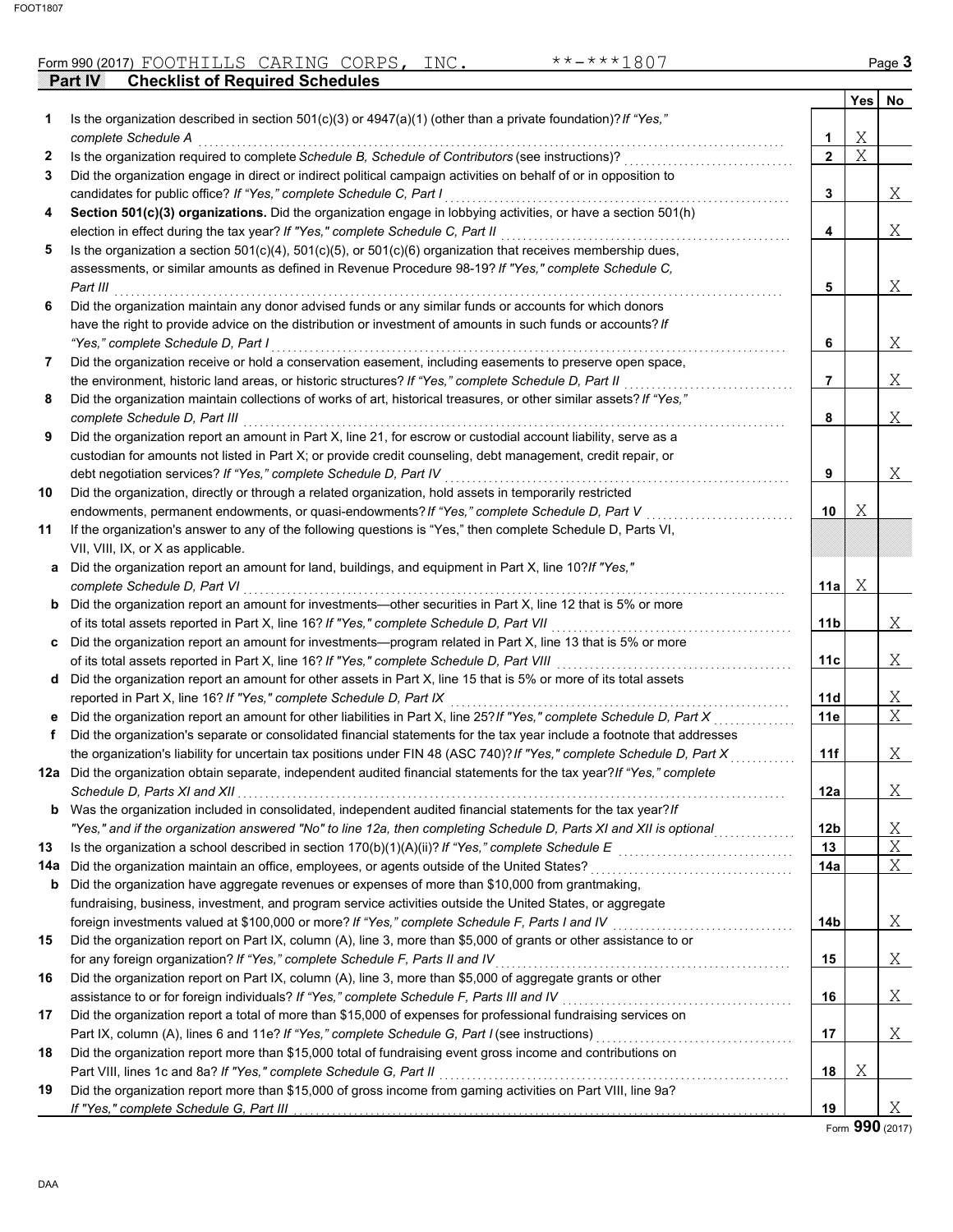|     | **-***1807<br>Form 990 (2017) FOOTHILLS CARING CORPS, INC.                                                       |                 |     | Page 4                |
|-----|------------------------------------------------------------------------------------------------------------------|-----------------|-----|-----------------------|
|     | <b>Checklist of Required Schedules (continued)</b><br>Part IV                                                    |                 |     |                       |
|     |                                                                                                                  |                 | Yes | No                    |
|     | 20a Did the organization operate one or more hospital facilities? If "Yes," complete Schedule H                  | 20a             |     | X                     |
| b   | If "Yes" to line 20a, did the organization attach a copy of its audited financial statements to this return?     | 20 <sub>b</sub> |     |                       |
| 21  | Did the organization report more than \$5,000 of grants or other assistance to any domestic organization or      |                 |     |                       |
|     | domestic government on Part IX, column (A), line 1? If "Yes," complete Schedule I, Parts I and II                | 21              |     | Χ                     |
| 22  | Did the organization report more than \$5,000 of grants or other assistance to or for domestic individuals on    |                 |     |                       |
|     | Part IX, column (A), line 2? If "Yes," complete Schedule I, Parts I and III                                      | 22              |     | Χ                     |
| 23  | Did the organization answer "Yes" to Part VII, Section A, line 3, 4, or 5 about compensation of the              |                 |     |                       |
|     | organization's current and former officers, directors, trustees, key employees, and highest compensated          |                 |     |                       |
|     | employees? If "Yes," complete Schedule J                                                                         | 23              |     | Χ                     |
|     | 24a Did the organization have a tax-exempt bond issue with an outstanding principal amount of more than          |                 |     |                       |
|     | \$100,000 as of the last day of the year, that was issued after December 31, 2002? If "Yes," answer lines 24b    |                 |     |                       |
|     | through 24d and complete Schedule K. If "No," go to line 25a                                                     | 24a             |     | Χ                     |
|     | <b>b</b> Did the organization invest any proceeds of tax-exempt bonds beyond a temporary period exception?       | 24b             |     |                       |
|     | c Did the organization maintain an escrow account other than a refunding escrow at any time during the year      |                 |     |                       |
|     | to defease any tax-exempt bonds?                                                                                 | 24c             |     |                       |
|     | d Did the organization act as an "on behalf of" issuer for bonds outstanding at any time during the year?        | 24d             |     |                       |
|     | 25a Section 501(c)(3), 501(c)(4), and 501(c)(29) organizations. Did the organization engage in an excess benefit |                 |     |                       |
|     | transaction with a disqualified person during the year? If "Yes," complete Schedule L, Part I                    | 25a             |     | Χ                     |
|     | Is the organization aware that it engaged in an excess benefit transaction with a disqualified person in a prior |                 |     |                       |
| b   | year, and that the transaction has not been reported on any of the organization's prior Forms 990 or 990-EZ?     |                 |     |                       |
|     |                                                                                                                  |                 |     |                       |
|     | If "Yes," complete Schedule L, Part I                                                                            | 25b             |     | Χ                     |
| 26  | Did the organization report any amount on Part X, line 5, 6, or 22 for receivables from or payables to any       |                 |     |                       |
|     | current or former officers, directors, trustees, key employees, highest compensated employees, or                |                 |     |                       |
|     | disqualified persons? If "Yes," complete Schedule L, Part II                                                     | 26              |     | Χ                     |
| 27  | Did the organization provide a grant or other assistance to an officer, director, trustee, key employee,         |                 |     |                       |
|     | substantial contributor or employee thereof, a grant selection committee member, or to a 35% controlled          |                 |     |                       |
|     | entity or family member of any of these persons? If "Yes," complete Schedule L, Part III                         | 27              |     | Χ                     |
| 28  | Was the organization a party to a business transaction with one of the following parties (see Schedule L,        |                 |     |                       |
|     | Part IV instructions for applicable filing thresholds, conditions, and exceptions):                              |                 |     |                       |
| а   | A current or former officer, director, trustee, or key employee? If "Yes," complete Schedule L, Part IV          | 28a             |     | Χ                     |
| b   | A family member of a current or former officer, director, trustee, or key employee? If "Yes," complete           |                 |     |                       |
|     | Schedule L, Part IV                                                                                              | 28b             |     | Χ                     |
| C   | An entity of which a current or former officer, director, trustee, or key employee (or a family member thereof)  |                 |     |                       |
|     | was an officer, director, trustee, or direct or indirect owner? If "Yes," complete Schedule L, Part IV           | 28c             |     | Χ                     |
| 29  | Did the organization receive more than \$25,000 in non-cash contributions? If "Yes," complete Schedule M         | 29              |     | $\overline{\text{X}}$ |
| 30  | Did the organization receive contributions of art, historical treasures, or other similar assets, or qualified   |                 |     |                       |
|     | conservation contributions? If "Yes," complete Schedule M                                                        | 30              |     | Χ                     |
| 31  | Did the organization liquidate, terminate, or dissolve and cease operations? If "Yes," complete Schedule N,      |                 |     |                       |
|     | Part I                                                                                                           | 31              |     | Χ                     |
| 32  | Did the organization sell, exchange, dispose of, or transfer more than 25% of its net assets? If "Yes,"          |                 |     |                       |
|     | complete Schedule N, Part II                                                                                     | 32              |     | Χ                     |
| 33  | Did the organization own 100% of an entity disregarded as separate from the organization under Regulations       |                 |     |                       |
|     | sections 301.7701-2 and 301.7701-3? If "Yes," complete Schedule R, Part I                                        | 33              |     | Χ                     |
| 34  | Was the organization related to any tax-exempt or taxable entity? If "Yes," complete Schedule R, Part II, III,   |                 |     |                       |
|     | or IV, and Part V, line 1                                                                                        | 34              |     | <u>X</u>              |
| 35a | Did the organization have a controlled entity within the meaning of section 512(b)(13)?                          | 35a             |     | X                     |
| b   | If "Yes" to line 35a, did the organization receive any payment from or engage in any transaction with a          |                 |     |                       |
|     | controlled entity within the meaning of section 512(b)(13)? If "Yes," complete Schedule R, Part V, line 2        | 35b             |     |                       |
| 36  | Section 501(c)(3) organizations. Did the organization make any transfers to an exempt non-charitable             |                 |     |                       |
|     | related organization? If "Yes," complete Schedule R, Part V, line 2                                              | 36              |     | Χ                     |
| 37  | Did the organization conduct more than 5% of its activities through an entity that is not a related organization |                 |     |                       |
|     | and that is treated as a partnership for federal income tax purposes? If "Yes," complete Schedule R,             |                 |     |                       |
|     | Part VI                                                                                                          | 37              |     | Χ                     |
| 38  | Did the organization complete Schedule O and provide explanations in Schedule O for Part VI, lines 11b and       |                 |     |                       |
|     | 19? Note. All Form 990 filers are required to complete Schedule O.                                               | 38              | Χ   |                       |
|     |                                                                                                                  |                 |     |                       |

Form **990** (2017)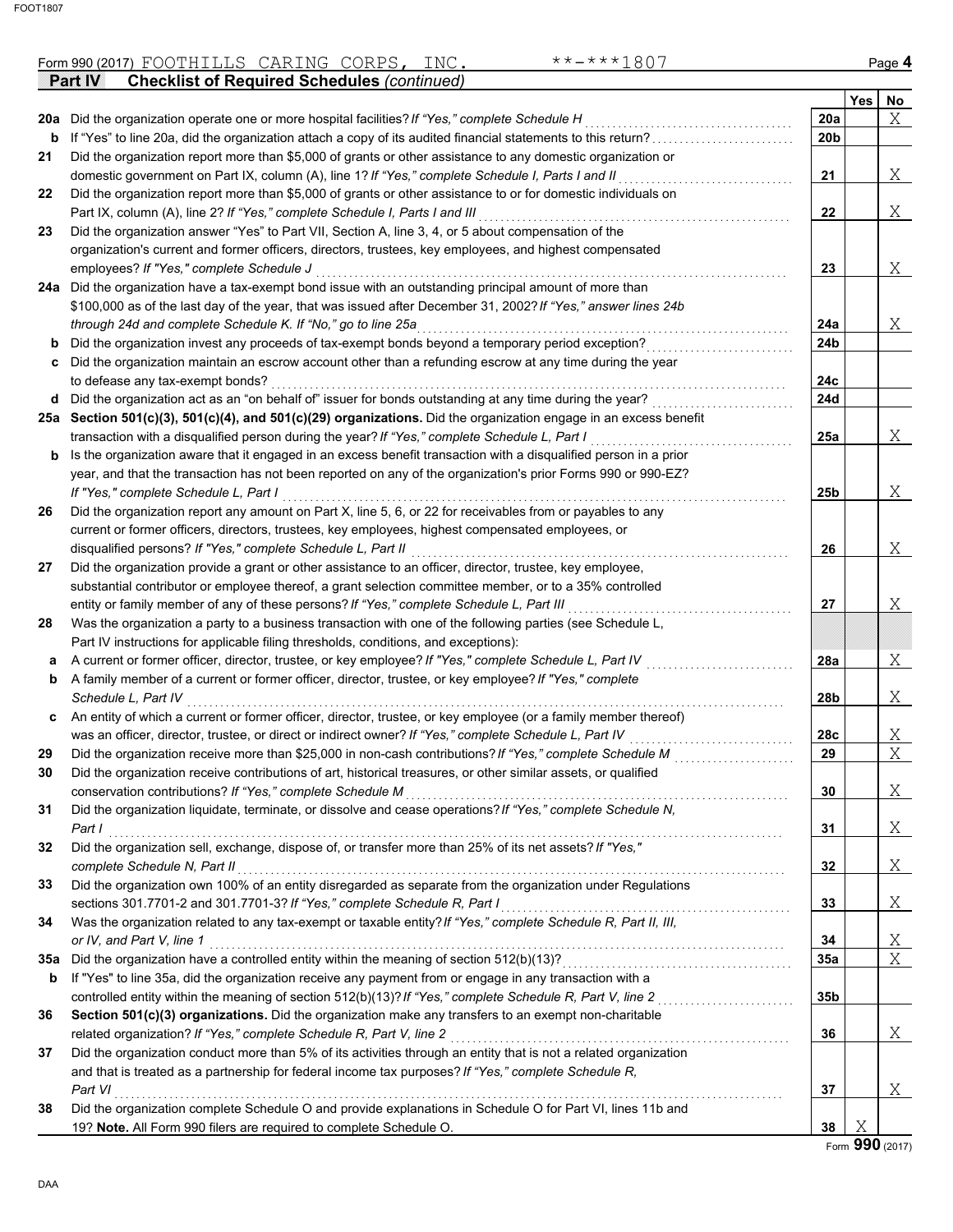|        | Part V    | <b>Statements Regarding Other IRS Filings and Tax Compliance</b><br>Check if Schedule O contains a response or note to any line in this Part V                                               |                      |    |                        |            |                 |
|--------|-----------|----------------------------------------------------------------------------------------------------------------------------------------------------------------------------------------------|----------------------|----|------------------------|------------|-----------------|
|        |           |                                                                                                                                                                                              |                      |    |                        | <b>Yes</b> | No              |
| 1a     |           | Enter the number reported in Box 3 of Form 1096. Enter -0- if not applicable<br>Enter the number of Forms W-2G included in line 1a. Enter -0- if not applicable                              | 1a<br>1 <sub>b</sub> |    |                        |            |                 |
| b<br>c |           | Did the organization comply with backup withholding rules for reportable payments to vendors and                                                                                             |                      |    |                        |            |                 |
|        |           | reportable gaming (gambling) winnings to prize winners?                                                                                                                                      |                      |    | 1c                     | Χ          |                 |
| 2a     |           | Enter the number of employees reported on Form W-3, Transmittal of Wage and Tax                                                                                                              |                      |    |                        |            |                 |
|        |           | Statements, filed for the calendar year ending with or within the year covered by this return                                                                                                | 2a                   | 18 |                        |            |                 |
| b      |           | If at least one is reported on line 2a, did the organization file all required federal employment tax returns?                                                                               |                      |    | 2b                     | Χ          |                 |
|        |           | Note. If the sum of lines 1a and 2a is greater than 250, you may be required toe-file (see instructions)                                                                                     |                      |    |                        |            |                 |
| За     |           | Did the organization have unrelated business gross income of \$1,000 or more during the year?                                                                                                |                      |    | За                     |            | X               |
| b      |           | If "Yes," has it filed a Form 990-T for this year? If "No" to line 3b, provide an explanation in Schedule O                                                                                  |                      |    | 3b                     |            |                 |
| 4a     |           | At any time during the calendar year, did the organization have an interest in, or a signature or other authority                                                                            |                      |    |                        |            |                 |
|        |           | over, a financial account in a foreign country (such as a bank account, securities account, or other financial                                                                               |                      |    |                        |            |                 |
|        | account)? |                                                                                                                                                                                              |                      |    | 4a                     |            | Χ               |
| b      |           | If "Yes," enter the name of the foreign country: ▶                                                                                                                                           |                      |    |                        |            |                 |
|        |           | See instructions for filing requirements for FinCEN Form 114, Report of Foreign Bank and Financial Accounts                                                                                  |                      |    |                        |            |                 |
|        | (FBAR).   |                                                                                                                                                                                              |                      |    |                        |            |                 |
| 5a     |           | Was the organization a party to a prohibited tax shelter transaction at any time during the tax year?                                                                                        |                      |    | 5a                     |            | Χ               |
| b      |           | Did any taxable party notify the organization that it was or is a party to a prohibited tax shelter transaction?                                                                             |                      |    | 5b                     |            | X               |
| c      |           | If "Yes" to line 5a or 5b, did the organization file Form 8886-T?                                                                                                                            |                      |    | 5c                     |            |                 |
| 6a     |           | Does the organization have annual gross receipts that are normally greater than \$100,000, and did the                                                                                       |                      |    |                        |            |                 |
|        |           | organization solicit any contributions that were not tax deductible as charitable contributions?                                                                                             |                      |    | 6a                     |            | X               |
| b      |           | If "Yes," did the organization include with every solicitation an express statement that such contributions or                                                                               |                      |    |                        |            |                 |
|        |           | gifts were not tax deductible?                                                                                                                                                               |                      |    | 6b                     |            |                 |
| 7      |           | Organizations that may receive deductible contributions under section 170(c).<br>Did the organization receive a payment in excess of \$75 made partly as a contribution and partly for goods |                      |    |                        |            |                 |
| а      |           | and services provided to the payor?                                                                                                                                                          |                      |    | 7a                     | Χ          |                 |
| b      |           | If "Yes," did the organization notify the donor of the value of the goods or services provided?                                                                                              |                      |    | 7b                     | Χ          |                 |
| с      |           | Did the organization sell, exchange, or otherwise dispose of tangible personal property for which it was                                                                                     |                      |    |                        |            |                 |
|        |           | required to file Form 8282?                                                                                                                                                                  |                      |    | 7c                     |            | Χ               |
| d      |           | If "Yes," indicate the number of Forms 8282 filed during the year                                                                                                                            | 7d                   |    |                        |            |                 |
| е      |           | Did the organization receive any funds, directly or indirectly, to pay premiums on a personal benefit contract?                                                                              |                      |    | 7e                     |            | Χ               |
|        |           | Did the organization, during the year, pay premiums, directly or indirectly, on a personal benefit contract?                                                                                 |                      |    | 7f                     |            | $\mathbf X$     |
| g      |           | If the organization received a contribution of qualified intellectual property, did the organization file Form 8899 as required?                                                             |                      |    | 7g                     |            | X               |
| h      |           | If the organization received a contribution of cars, boats, airplanes, or other vehicles, did the organization file a Form 1098-C?                                                           |                      |    | 7h                     |            | X               |
|        |           | Sponsoring organizations maintaining donor advised funds. Did a donor advised fund maintained by the                                                                                         |                      |    |                        |            |                 |
|        |           | sponsoring organization have excess business holdings at any time during the year?                                                                                                           |                      |    | 8                      |            |                 |
| 9      |           | Sponsoring organizations maintaining donor advised funds.                                                                                                                                    |                      |    |                        |            |                 |
| a      |           | Did the sponsoring organization make any taxable distributions under section 4966?                                                                                                           |                      |    | 9a                     |            |                 |
| b      |           | Did the sponsoring organization make a distribution to a donor, donor advisor, or related person?                                                                                            |                      |    | 9b                     |            |                 |
| 10     |           | Section 501(c)(7) organizations. Enter:                                                                                                                                                      |                      |    |                        |            |                 |
| а      |           | Initiation fees and capital contributions included on Part VIII, line 12                                                                                                                     | 10a                  |    |                        |            |                 |
| b      |           | Gross receipts, included on Form 990, Part VIII, line 12, for public use of club facilities                                                                                                  | 10 <sub>b</sub>      |    |                        |            |                 |
| 11     |           | Section 501(c)(12) organizations. Enter:                                                                                                                                                     |                      |    |                        |            |                 |
| a      |           | Gross income from members or shareholders                                                                                                                                                    | 11a                  |    |                        |            |                 |
| b      |           | Gross income from other sources (Do not net amounts due or paid to other sources                                                                                                             |                      |    |                        |            |                 |
|        |           | against amounts due or received from them.)                                                                                                                                                  | 11 <sub>b</sub>      |    |                        |            |                 |
| 12a    |           | Section 4947(a)(1) non-exempt charitable trusts. Is the organization filing Form 990 in lieu of Form 1041?                                                                                   |                      |    | 12a                    |            |                 |
| b      |           | If "Yes," enter the amount of tax-exempt interest received or accrued during the year                                                                                                        | 12 <sub>b</sub>      |    |                        |            |                 |
| 13     |           | Section 501(c)(29) qualified nonprofit health insurance issuers.                                                                                                                             |                      |    |                        |            |                 |
| а      |           | Is the organization licensed to issue qualified health plans in more than one state?                                                                                                         |                      |    | 13a                    |            |                 |
|        |           | Note. See the instructions for additional information the organization must report on Schedule O.                                                                                            |                      |    |                        |            |                 |
| b      |           | Enter the amount of reserves the organization is required to maintain by the states in which                                                                                                 |                      |    |                        |            |                 |
|        |           |                                                                                                                                                                                              | 13 <sub>b</sub>      |    |                        |            |                 |
| с      |           | Enter the amount of reserves on hand                                                                                                                                                         | 13 <sub>c</sub>      |    |                        |            |                 |
| 14a    |           | Did the organization receive any payments for indoor tanning services during the tax year?                                                                                                   |                      |    | 14a<br>14 <sub>b</sub> |            | Χ               |
| b      |           | If "Yes," has it filed a Form 720 to report these payments? If "No," provide an explanation in Schedule O                                                                                    |                      |    |                        |            | Form 990 (2017) |

Form 990 (2017) Page **5** FOOTHILLS CARING CORPS, INC. \*\*-\*\*\*1807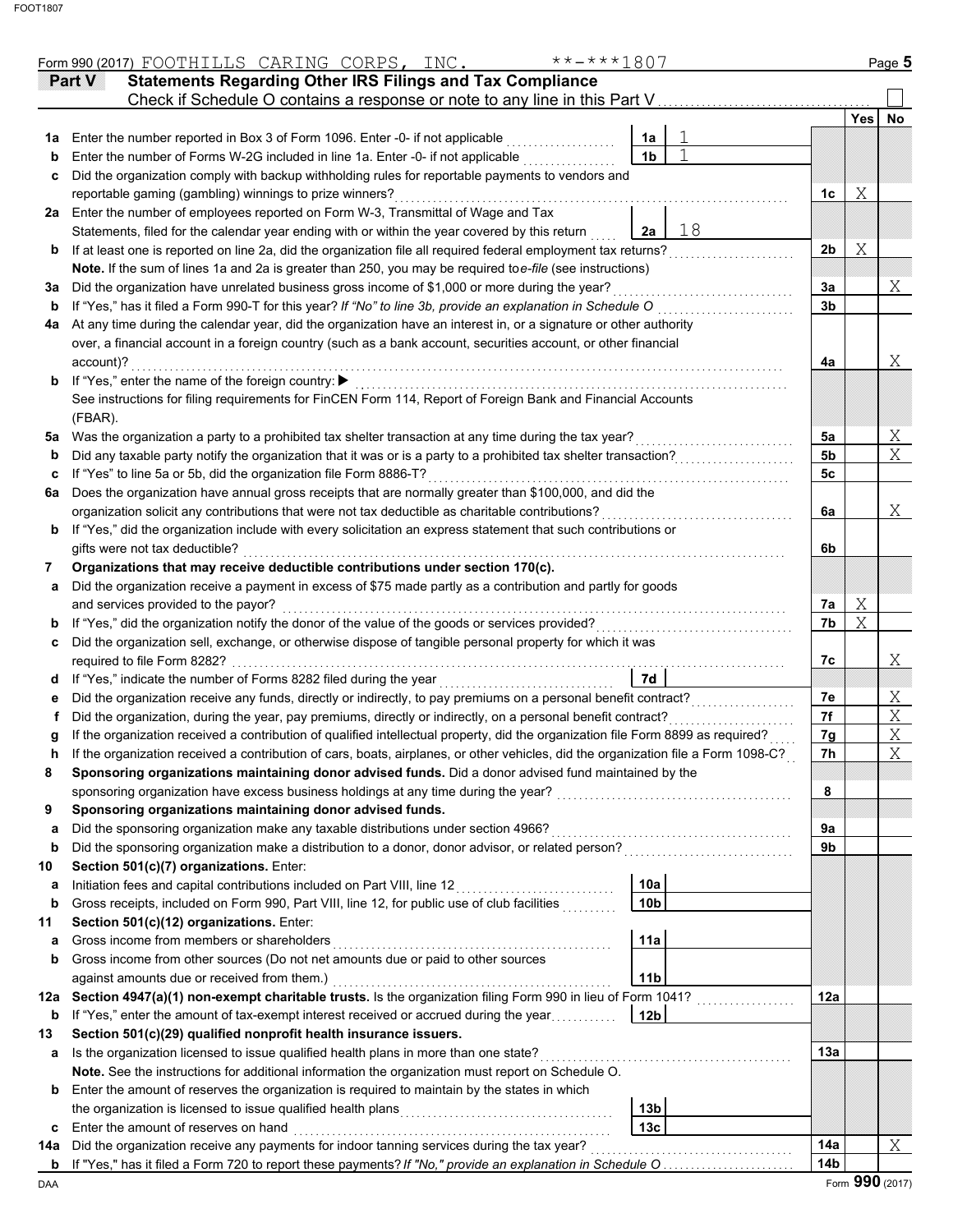|     | <b>Part VI</b><br>Governance, Management, and Disclosure For each "Yes" response to lines 2 through 7b below, and for a "No"                             |    |                 |            |                 |
|-----|----------------------------------------------------------------------------------------------------------------------------------------------------------|----|-----------------|------------|-----------------|
|     | response to line 8a, 8b, or 10b below, describe the circumstances, processes, or changes in Schedule O. See instructions.                                |    |                 |            | ΙXΙ             |
|     | <b>Section A. Governing Body and Management</b>                                                                                                          |    |                 |            |                 |
|     |                                                                                                                                                          |    |                 | Yes        | No              |
| 1a  | Enter the number of voting members of the governing body at the end of the tax year<br>1a                                                                | 15 |                 |            |                 |
|     | If there are material differences in voting rights among members of the governing body, or                                                               |    |                 |            |                 |
|     | if the governing body delegated broad authority to an executive committee or similar                                                                     |    |                 |            |                 |
|     | committee, explain in Schedule O.                                                                                                                        |    |                 |            |                 |
| b   | Enter the number of voting members included in line 1a, above, who are independent<br>1b                                                                 | 15 |                 |            |                 |
| 2   | Did any officer, director, trustee, or key employee have a family relationship or a business relationship with                                           |    |                 |            |                 |
|     | any other officer, director, trustee, or key employee?                                                                                                   |    | 2               |            | Χ               |
| 3   | Did the organization delegate control over management duties customarily performed by or under the direct                                                |    |                 |            |                 |
|     | supervision of officers, directors, or trustees, or key employees to a management company or other person?                                               |    | 3               |            | Χ               |
| 4   | Did the organization make any significant changes to its governing documents since the prior Form 990 was filed?                                         |    | 4               |            | X               |
| 5   | Did the organization become aware during the year of a significant diversion of the organization's assets?                                               |    | 5               |            | Χ               |
| 6   | Did the organization have members or stockholders?                                                                                                       |    | 6               |            | X               |
| 7a  | Did the organization have members, stockholders, or other persons who had the power to elect or appoint                                                  |    |                 |            |                 |
|     | one or more members of the governing body?<br>Are any governance decisions of the organization reserved to (or subject to approval by) members,          |    | 7a              |            | Χ               |
| b   | stockholders, or persons other than the governing body?                                                                                                  |    | 7b              |            | Χ               |
| 8   | Did the organization contemporaneously document the meetings held or written actions undertaken during the year by the following:                        |    |                 |            |                 |
| а   | The governing body?                                                                                                                                      |    | 8a              | Χ          |                 |
| b   | Each committee with authority to act on behalf of the governing body?                                                                                    |    | 8b              | Χ          |                 |
| 9   | Is there any officer, director, trustee, or key employee listed in Part VII, Section A, who cannot be reached at                                         |    |                 |            |                 |
|     | the organization's mailing address? If "Yes," provide the names and addresses in Schedule O                                                              |    | 9               |            | Χ               |
|     | Section B. Policies (This Section B requests information about policies not required by the Internal Revenue Code.)                                      |    |                 |            |                 |
|     |                                                                                                                                                          |    |                 | <b>Yes</b> | No              |
| 10a | Did the organization have local chapters, branches, or affiliates?                                                                                       |    | 10a             |            | Χ               |
| b   | If "Yes," did the organization have written policies and procedures governing the activities of such chapters,                                           |    |                 |            |                 |
|     | affiliates, and branches to ensure their operations are consistent with the organization's exempt purposes?                                              |    | 10 <sub>b</sub> |            |                 |
|     | 11a Has the organization provided a complete copy of this Form 990 to all members of its governing body before filing the form?                          |    | 11a             | Χ          |                 |
| b   | Describe in Schedule O the process, if any, used by the organization to review this Form 990.                                                            |    |                 |            |                 |
| 12a | Did the organization have a written conflict of interest policy? If "No," go to line 13                                                                  |    | 12a             | Χ          |                 |
| b   | Were officers, directors, or trustees, and key employees required to disclose annually interests that could give rise to conflicts?                      |    | 12b             | Χ          |                 |
| c   | Did the organization regularly and consistently monitor and enforce compliance with the policy? If "Yes,"                                                |    |                 |            |                 |
|     | describe in Schedule O how this was done                                                                                                                 |    | 12c             | Χ          |                 |
|     | Did the organization have a written whistleblower policy?                                                                                                |    | 13              |            | $\mathbf X$     |
| 14  | Did the organization have a written document retention and destruction policy?                                                                           |    | 14              |            | Χ               |
| 15  | Did the process for determining compensation of the following persons include a review and approval by                                                   |    |                 |            |                 |
|     | independent persons, comparability data, and contemporaneous substantiation of the deliberation and decision?                                            |    |                 |            |                 |
| a   | The organization's CEO, Executive Director, or top management official                                                                                   |    | 15a             | Χ          |                 |
| b   | Other officers or key employees of the organization                                                                                                      |    | 15b             |            | Χ               |
|     | If "Yes" to line 15a or 15b, describe the process in Schedule O (see instructions).                                                                      |    |                 |            |                 |
| 16а | Did the organization invest in, contribute assets to, or participate in a joint venture or similar arrangement<br>with a taxable entity during the year? |    |                 |            | Χ               |
| b   | If "Yes," did the organization follow a written policy or procedure requiring the organization to evaluate its                                           |    | 16a             |            |                 |
|     | participation in joint venture arrangements under applicable federal tax law, and take steps to safeguard the                                            |    |                 |            |                 |
|     |                                                                                                                                                          |    | 16b             |            |                 |
|     | <b>Section C. Disclosure</b>                                                                                                                             |    |                 |            |                 |
| 17  | List the states with which a copy of this Form 990 is required to be filed $\blacktriangleright$ AZ                                                      |    |                 |            |                 |
| 18  | Section 6104 requires an organization to make its Forms 1023 (or 1024 if applicable), 990, and 990-T (Section 501(c)(3)s only)                           |    |                 |            |                 |
|     | available for public inspection. Indicate how you made these available. Check all that apply.                                                            |    |                 |            |                 |
|     | $ X $ Own website<br>Another's website    <br>Upon request<br>  Other (explain in Schedule O)                                                            |    |                 |            |                 |
| 19  | Describe in Schedule O whether (and if so, how) the organization made its governing documents, conflict of interest policy, and                          |    |                 |            |                 |
|     | financial statements available to the public during the tax year.                                                                                        |    |                 |            |                 |
| 20  | State the name, address, and telephone number of the person who possesses the organization's books and records:▶                                         |    |                 |            |                 |
|     | FOOTHILLS CARING CORPS, INC.<br>PO BOX 831                                                                                                               |    |                 |            |                 |
|     | AZ 85377-0831 480-488-1105<br>CAREFREE                                                                                                                   |    |                 |            |                 |
| DAA |                                                                                                                                                          |    |                 |            | Form 990 (2017) |

Form 990 (2017) Page **6**

FOOTHILLS CARING CORPS, INC. \*\*-\*\*\*1807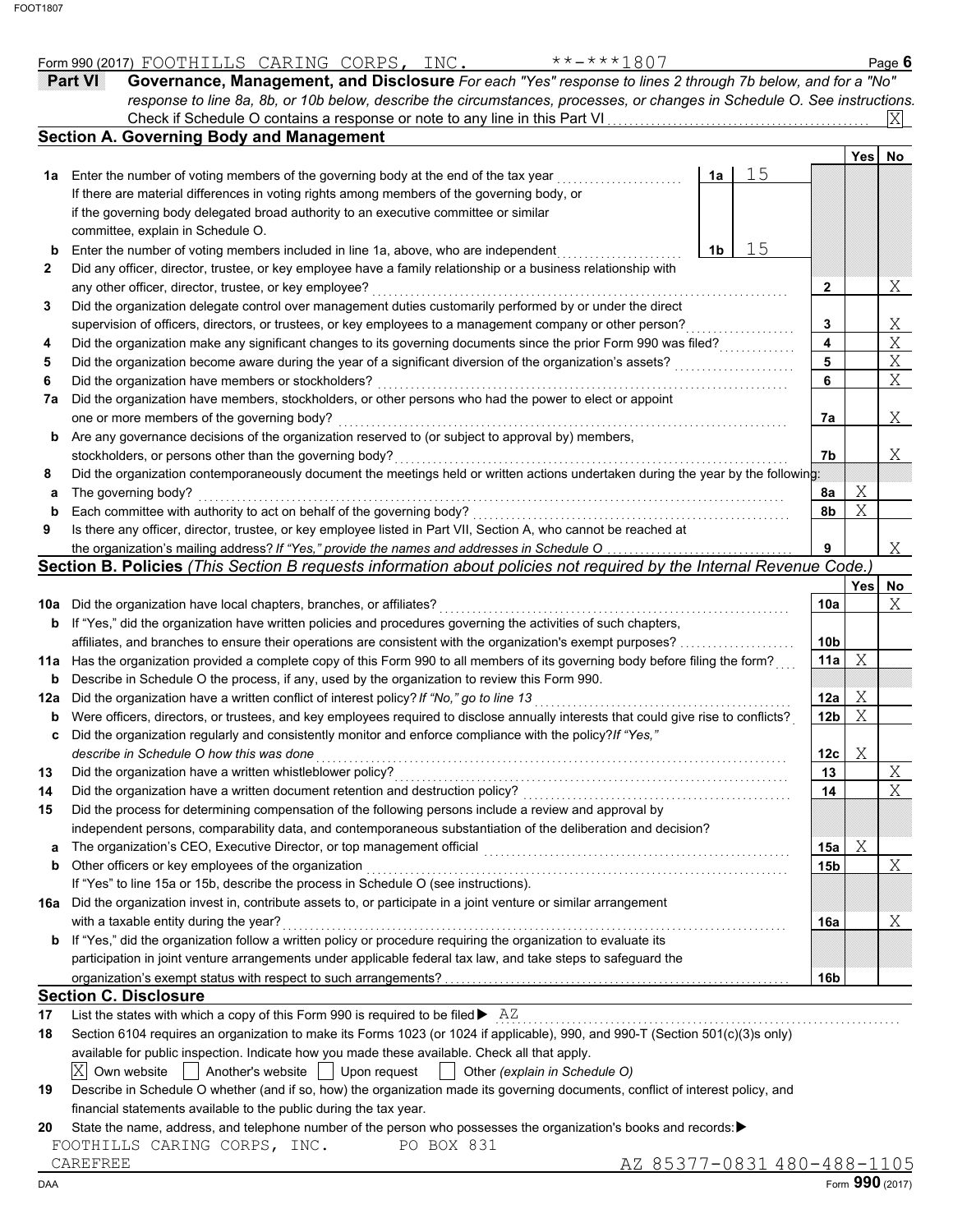|                          | Form 990 (2017) FOOTHILLS CARING CORPS, INC. |  | $***$ $***$ 1807                                                                                                                                                                 | Page 7 |
|--------------------------|----------------------------------------------|--|----------------------------------------------------------------------------------------------------------------------------------------------------------------------------------|--------|
| Part VII                 | <b>Independent Contractors</b>               |  | Compensation of Officers, Directors, Trustees, Key Employees, Highest Compensated Employees, and<br>Check if Schedule O contains a response or note to any line in this Part VII |        |
| Section A.               |                                              |  | Officers, Directors, Trustees, Key Employees, and Highest Compensated Employees                                                                                                  |        |
| organization's tax year. |                                              |  | 1a Complete this table for all persons required to be listed. Report compensation for the calendar year ending with or within the                                                |        |
|                          |                                              |  | • List all of the organization's <b>current</b> officers, directors, trustees (whether individuals or organizations), regardless of amount of                                    |        |

List all of the organization's **current** officers, directors, trustees (whether individuals or organizations), regardless of amount of ● List all of the organization's **current** officers, directors, trustees (whether indi<br>compensation. Enter -0- in columns (D), (E), and (F) if no compensation was paid.

List all of the organization's **current** key employees, if any. See instructions for definition of "key employee."

■ List all of the organization's **current** key employees, if any. See instructions for definition of "key employee."<br>■ List the organization's five **current** highest compensated employees (other than an officer, director,

who received reportable compensation (Box 5 of Form W-2 and/or Box 7 of Form 1099-MISC) of more than \$100,000 from the organization and any related organizations.

• List all of the organization's **former** officers, key employees, and highest compensated employees who received more than<br>00,000 of reportable compensation from the erganization and any related erganizations. \$100,000 of reportable compensation from the organization and any related organizations.

• List all of the organization's **former directors or trustees** that received, in the capacity as a former director or trustee of the principle compared in the cropical and any related errorizations. organization, more than \$10,000 of reportable compensation from the organization and any related organizations. List persons in the following order: individual trustees or directors; institutional trustees; officers; key employees; highest

compensated employees; and former such persons.

 $\overline{X}\!\!\!\!/$  Check this box if neither the organization nor any related organization compensated any current officer, director, or trustee.

| (A)<br>Name and Title                      | (B)<br>Average<br>hours per<br>week<br>(list any               | (C)<br>Position<br>(do not check more than one<br>box, unless person is both an<br>officer and a director/trustee) |                      |         |              |                                 |        | (D)<br>Reportable<br>compensation<br>from<br>the<br>organization | (E)<br>Reportable<br>compensation from<br>related<br>organizations<br>(W-2/1099-MISC) | (F)<br>Estimated<br>amount of<br>other<br>compensation<br>from the |
|--------------------------------------------|----------------------------------------------------------------|--------------------------------------------------------------------------------------------------------------------|----------------------|---------|--------------|---------------------------------|--------|------------------------------------------------------------------|---------------------------------------------------------------------------------------|--------------------------------------------------------------------|
|                                            | hours for<br>related<br>organizations<br>below dotted<br>line) | Individual trustee<br>or director                                                                                  | nstitutional trustee | Officer | Key employee | Highest compensated<br>employee | Former | (W-2/1099-MISC)                                                  |                                                                                       | organization<br>and related<br>organizations                       |
| (1) DEBBRA DETERMAN,<br>EXECUTIVE DIRECTOR | MSW, MPH<br>48.00<br>0.00                                      |                                                                                                                    |                      |         |              | Χ                               |        | 115,511                                                          | 0                                                                                     | 0                                                                  |
| (2) EMILY KILE                             | 6.00                                                           |                                                                                                                    |                      |         |              |                                 |        |                                                                  |                                                                                       |                                                                    |
| PRESIDENT<br>(3) LOUIS MATUSIAK            | 0.00<br>8.00                                                   | Χ                                                                                                                  |                      | Χ       |              |                                 |        | 0                                                                | 0                                                                                     | 0                                                                  |
| TREASURER<br>(4) NORM JACOBS               | 0.00                                                           | Χ                                                                                                                  |                      | X       |              |                                 |        | 0                                                                | 0                                                                                     | 0                                                                  |
| SECRETARY                                  | 6.00<br>0.00                                                   | X                                                                                                                  |                      | X       |              |                                 |        | 0                                                                | 0                                                                                     | 0                                                                  |
| (5) JAMES BONANNO<br>DIRECTOR              | 2.00<br>0.00                                                   | Χ                                                                                                                  |                      |         |              |                                 |        | 0                                                                | 0                                                                                     | 0                                                                  |
| (6) DR. PAUL DALE                          | 2.00                                                           |                                                                                                                    |                      |         |              |                                 |        |                                                                  |                                                                                       |                                                                    |
| DIRECTOR<br>(7) CANON STEVEN DART          | 0.00                                                           | X                                                                                                                  |                      |         |              |                                 |        | 0                                                                | 0                                                                                     | 0                                                                  |
| <b>DIRECTOR</b>                            | 2.00<br>0.00                                                   | Χ                                                                                                                  |                      |         |              |                                 |        | 0                                                                | 0                                                                                     | 0                                                                  |
| (8) O. BURTCH DRAKE<br><b>DIRECTOR</b>     | 2.00<br>0.00                                                   | X                                                                                                                  |                      |         |              |                                 |        | 0                                                                | 0                                                                                     | $\Omega$                                                           |
| (9) JILL FORD<br>DIRECTOR                  | 2,00<br>0.00                                                   | Χ                                                                                                                  |                      |         |              |                                 |        | 0                                                                | $\overline{0}$                                                                        | 0                                                                  |
| (10) BARBARA GIOVAN<br><b>DIRECTOR</b>     | 2.00<br>0.00                                                   | Χ                                                                                                                  |                      |         |              |                                 |        | 0                                                                | 0                                                                                     | 0                                                                  |
| (11) ALEXANDER LINGHAM                     | 2.00                                                           |                                                                                                                    |                      |         |              |                                 |        |                                                                  |                                                                                       |                                                                    |
| DIRECTOR<br><b>DAA</b>                     | 0.00                                                           | X                                                                                                                  |                      |         |              |                                 |        | 0                                                                | 0                                                                                     | Form 990 (2017)                                                    |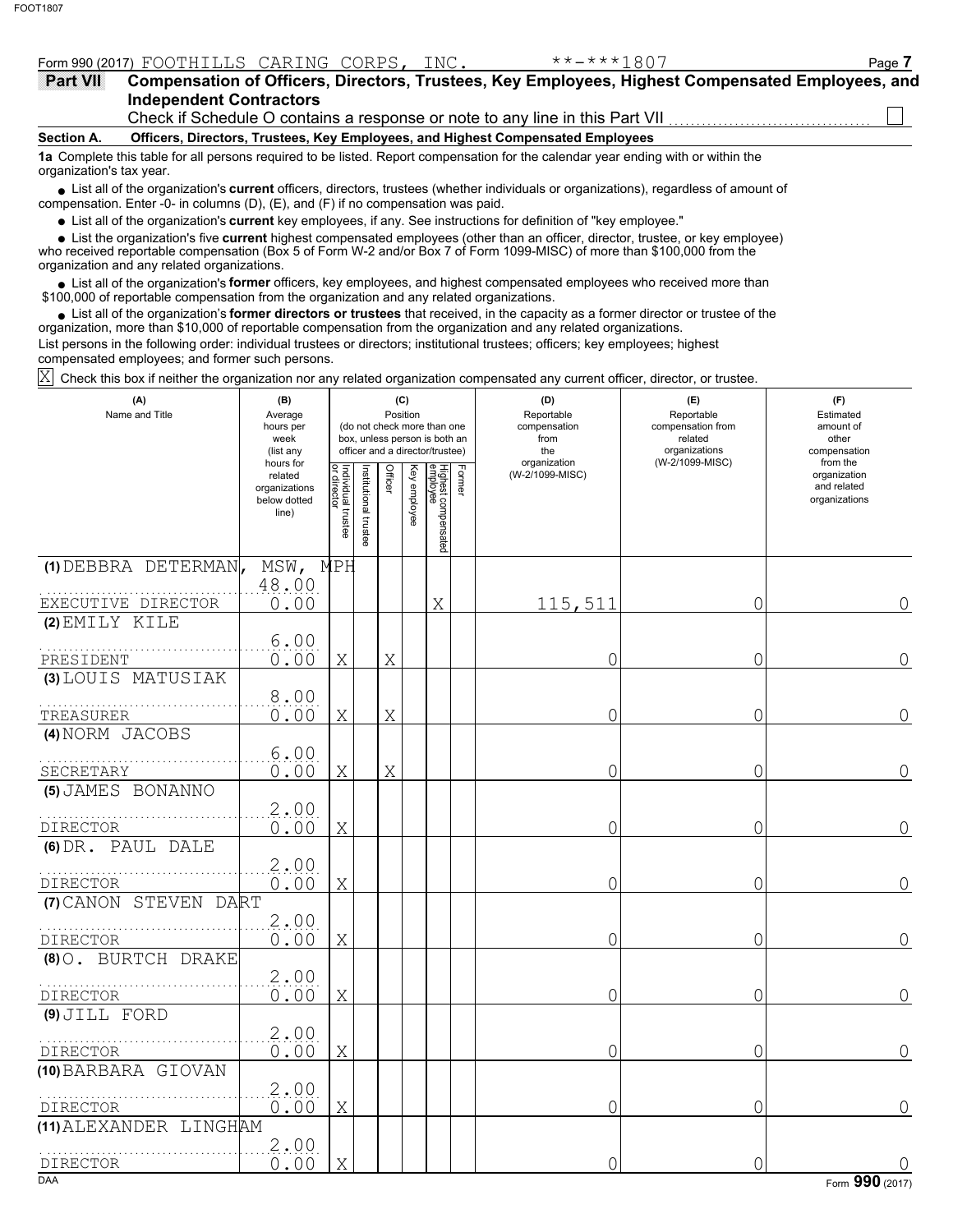| Form 990 (2017) FOOTHILLS CARING CORPS, INC.                                                                                                                                                                                                                                                                                                                                                                                       |                                                                |                                   |                      |                                                                                                                    |              |                                 |        | $******1807$                                                                                           |                                                                    | Page 8                                                   |
|------------------------------------------------------------------------------------------------------------------------------------------------------------------------------------------------------------------------------------------------------------------------------------------------------------------------------------------------------------------------------------------------------------------------------------|----------------------------------------------------------------|-----------------------------------|----------------------|--------------------------------------------------------------------------------------------------------------------|--------------|---------------------------------|--------|--------------------------------------------------------------------------------------------------------|--------------------------------------------------------------------|----------------------------------------------------------|
| <b>Part VII</b>                                                                                                                                                                                                                                                                                                                                                                                                                    |                                                                |                                   |                      |                                                                                                                    |              |                                 |        | Section A. Officers, Directors, Trustees, Key Employees, and Highest Compensated Employees (continued) |                                                                    |                                                          |
| (A)<br>Name and title                                                                                                                                                                                                                                                                                                                                                                                                              | (B)<br>Average<br>hours per<br>week<br>(list any               |                                   |                      | (C)<br>Position<br>(do not check more than one<br>box, unless person is both an<br>officer and a director/trustee) |              |                                 |        | (D)<br>Reportable<br>compensation<br>from<br>the                                                       | (E)<br>Reportable<br>compensation from<br>related<br>organizations | (F)<br>Estimated<br>amount of<br>other<br>compensation   |
|                                                                                                                                                                                                                                                                                                                                                                                                                                    | hours for<br>related<br>organizations<br>below dotted<br>line) | Individual trustee<br>or director | nstitutional trustee | Officer                                                                                                            | Key employee | Highest compensated<br>employee | Former | organization<br>(W-2/1099-MISC)                                                                        | (W-2/1099-MISC)                                                    | from the<br>organization<br>and related<br>organizations |
| (12)<br>GEORGE SCHMID                                                                                                                                                                                                                                                                                                                                                                                                              | 4.00                                                           |                                   |                      |                                                                                                                    |              |                                 |        |                                                                                                        |                                                                    |                                                          |
| <b>DIRECTOR</b><br>SABINA SCHWAN<br>(13)                                                                                                                                                                                                                                                                                                                                                                                           | 0.00                                                           | X                                 |                      |                                                                                                                    |              |                                 |        | O                                                                                                      | Ω                                                                  | $\Omega$                                                 |
| DIRECTOR<br>LESLIE SELDIN<br>(14)                                                                                                                                                                                                                                                                                                                                                                                                  | 4.00<br>0.00                                                   | Χ                                 |                      |                                                                                                                    |              |                                 |        | 0                                                                                                      | Ω                                                                  | $\overline{0}$                                           |
| DIRECTOR                                                                                                                                                                                                                                                                                                                                                                                                                           | 2.00<br>0.00                                                   | Χ                                 |                      |                                                                                                                    |              |                                 |        | Ω                                                                                                      | Ω                                                                  | $\Omega$                                                 |
| LAURIE STINE<br>(15)                                                                                                                                                                                                                                                                                                                                                                                                               | 2.00                                                           |                                   |                      |                                                                                                                    |              |                                 |        |                                                                                                        |                                                                    |                                                          |
| <b>DIRECTOR</b><br>DEBORAH WAINWRIGHT<br>(16)                                                                                                                                                                                                                                                                                                                                                                                      | 0.00                                                           | X                                 |                      |                                                                                                                    |              |                                 |        | Ω                                                                                                      | Ω                                                                  | $\Omega$                                                 |
| <b>DIRECTOR</b>                                                                                                                                                                                                                                                                                                                                                                                                                    | 8.00<br>0.00                                                   | X                                 |                      |                                                                                                                    |              |                                 |        | O                                                                                                      | Ω                                                                  | $\overline{0}$                                           |
|                                                                                                                                                                                                                                                                                                                                                                                                                                    |                                                                |                                   |                      |                                                                                                                    |              |                                 |        |                                                                                                        |                                                                    |                                                          |
|                                                                                                                                                                                                                                                                                                                                                                                                                                    |                                                                |                                   |                      |                                                                                                                    |              |                                 |        |                                                                                                        |                                                                    |                                                          |
|                                                                                                                                                                                                                                                                                                                                                                                                                                    |                                                                |                                   |                      |                                                                                                                    |              |                                 |        |                                                                                                        |                                                                    |                                                          |
| 1b Sub-total<br>Total from continuation sheets to Part VII, Section A                                                                                                                                                                                                                                                                                                                                                              |                                                                |                                   |                      |                                                                                                                    |              |                                 |        | 115,511                                                                                                |                                                                    |                                                          |
| Total (add lines 1b and 1c)<br>a                                                                                                                                                                                                                                                                                                                                                                                                   |                                                                |                                   |                      |                                                                                                                    |              |                                 |        | 115,511                                                                                                |                                                                    |                                                          |
| Total number of individuals (including but not limited to those listed above) who received more than \$100,000 of<br>$\mathbf{2}$<br>reportable compensation from the organization $\blacktriangleright$ 1                                                                                                                                                                                                                         |                                                                |                                   |                      |                                                                                                                    |              |                                 |        |                                                                                                        |                                                                    |                                                          |
| Did the organization list any former officer, director, or trustee, key employee, or highest compensated<br>3<br>employee on line 1a? If "Yes," complete Schedule J for such individual<br>For any individual listed on line 1a, is the sum of reportable compensation and other compensation from the<br>4<br>organization and related organizations greater than \$150,000? If "Yes," complete Schedule J for such<br>individual |                                                                |                                   |                      |                                                                                                                    |              |                                 |        |                                                                                                        |                                                                    | No<br><b>Yes</b><br>Χ<br>3<br>Χ<br>4                     |
| Did any person listed on line 1a receive or accrue compensation from any unrelated organization or individual<br>5<br>for services rendered to the organization? If "Yes," complete Schedule J for such person                                                                                                                                                                                                                     |                                                                |                                   |                      |                                                                                                                    |              |                                 |        |                                                                                                        |                                                                    | Χ<br>5                                                   |
| <b>Section B. Independent Contractors</b><br>Complete this table for your five highest compensated independent contractors that received more than \$100,000 of<br>1                                                                                                                                                                                                                                                               |                                                                |                                   |                      |                                                                                                                    |              |                                 |        |                                                                                                        |                                                                    |                                                          |
| compensation from the organization. Report compensation for the calendar year ending with or within the organization's tax year.                                                                                                                                                                                                                                                                                                   |                                                                |                                   |                      |                                                                                                                    |              |                                 |        |                                                                                                        |                                                                    |                                                          |
|                                                                                                                                                                                                                                                                                                                                                                                                                                    | (A)<br>Name and business address                               |                                   |                      |                                                                                                                    |              |                                 |        |                                                                                                        | (B)<br>Description of services                                     | (C)<br>Compensation                                      |
|                                                                                                                                                                                                                                                                                                                                                                                                                                    |                                                                |                                   |                      |                                                                                                                    |              |                                 |        |                                                                                                        |                                                                    |                                                          |
|                                                                                                                                                                                                                                                                                                                                                                                                                                    |                                                                |                                   |                      |                                                                                                                    |              |                                 |        |                                                                                                        |                                                                    |                                                          |
|                                                                                                                                                                                                                                                                                                                                                                                                                                    |                                                                |                                   |                      |                                                                                                                    |              |                                 |        |                                                                                                        |                                                                    |                                                          |
|                                                                                                                                                                                                                                                                                                                                                                                                                                    |                                                                |                                   |                      |                                                                                                                    |              |                                 |        |                                                                                                        |                                                                    |                                                          |
| Total number of independent contractors (including but not limited to those listed above) who<br>2<br>received more than \$100,000 of compensation from the organization ▶                                                                                                                                                                                                                                                         |                                                                |                                   |                      |                                                                                                                    |              |                                 |        |                                                                                                        | 0                                                                  |                                                          |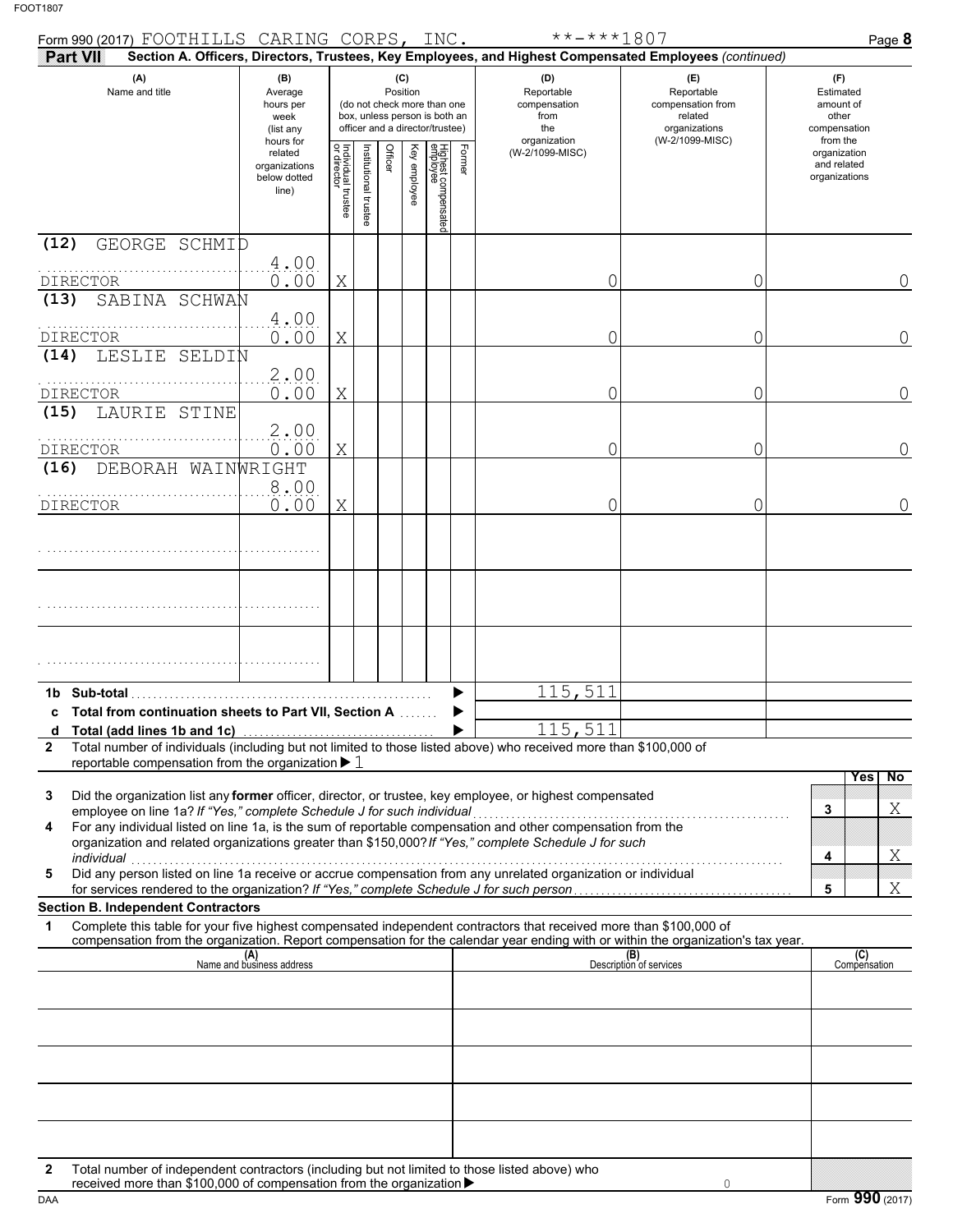**Part VIII Statement of Revenue**

## (A) (B) (C) (D)<br>Total revenue Related or Unrelated Reven Total revenue Related or Unrelated Revenue excluded from tax exempt business function revenue under sections 512-514 revenue Gifts, Grants<br>ilar Amounts **Contributions, Gifts, Grants and Other Similar Amounts 1a** Federated campaigns . . . . . **1a 1b b** Membership dues <sub>. . .</sub> . . . . . **1c c** Fundraising events **.** . . . . . **1d d** Related organizations . . . . . Program Service Revenue Contributions,<br>Mogram Service Revenue and Other Sim 310,135 **1e e** Government grants (contributions) . . **f** All other contributions, gifts, grants, and similar amounts not included above 504,152 **1f g** Noncash contributions included in lines 1a-1f: \$ . . . . . . . . . . . . . . . . . . . 814,287  $\blacksquare$ **h Total.** Add lines 1a–1f . . . . . . . . . . . . . . . . . . . . . . . . . . . . **Program Service Revenue Busn. Code** . . . . . . . . . . . . . . . . . . . . . . . . . . . . . . . . . . . . . . . . . . . MOBILE MEALS 56,119 56,119 **2a** . . . . . . . . . . . . . . . . . . . . . . . . . . . . . . . . . . . . . . . . . . . GIFT GIVING 8,630 8,630 **b** . . . . . . . . . . . . . . . . . . . . . . . . . . . . . . . . . . . . . . . . . . . VAN TRIPS 6,133 6,133 **c d** . . . . . . . . . . . . . . . . . . . . . . . . . . . . . . . . . . . . . . . . . . . **e** . . . . . . . . . . . . . . . . . . . . . . . . . . . . . . . . . . . . . . . . . . . **f** All other program service revenue . . . . . . . . 70,882 **g Total.** Add lines 2a–2f . . . . . . . . . . . . . . . . . . . . . . . . . . . . **3** Investment income (including dividends, interest, 5,691 5,691 and other similar amounts)  $\blacksquare$ **4** Income from investment of tax-exempt bond proceed $\blacktriangleright$ **5** Royalties ... ▶ (i) Real (ii) Personal **6a** Gross rents **b** Less: rental exps. **c** Rental inc. or (loss)  $\blacktriangleright$ **d** Net rental income or (loss) . . . . . . . . . . . . . . . . . . . . . . . . **7a** Gross amount from (i) Securities (ii) Other sales of assets other than inventor **b** Less: cost or other basis & sales exps. **c** Gain or (loss) **d** Net gain or (loss) . . . . . . . . . . . . . . . . . . . . . . . . . . . . . . . . . **8a** Gross income from fundraising events Other Revenue **Other Revenue** (not including \$ . . . . . . . . . . . . . . . . . . . of contributions reported on line 1c). See Part IV, line 18 . . . . . . . . . . . . . . 225,766 **a b** 33,994 **b** Less: direct expenses <sub>.</sub> . . . . . . . 191,772 **c** Net income or (loss) from fundraising events . . . . . . ▶ **9a** Gross income from gaming activities. See Part IV, line 19 . . . . . . . . . . . . . . **a** 6,475 1,710 **b b** Less: direct expenses  $\ldots$ ь 4,765 4,765 **c** Net income or (loss) from gaming activities ....... 10a Gross sales of inventory, less returns and allowances **a b b** Less:  $\cosh$  of goods  $\sinh$  $\blacktriangleright$ Net income or (loss) from sales of inventory . . . . . . . **c** Miscellaneous Revenue **Busn. Code** BASHAS 737 737 **11a** . . . . . . . . . . . . . . . . . . . . . . . . . . . . . . . . . . . . . . . . . . . **b** . . . . . . . . . . . . . . . . . . . . . . . . . . . . . . . . . . . . . . . . . . . PIGGY BANKS 440 440 . . . . . . . . . . . . . . . . . . . . . . . . . . . . . . . . . . . . . . . . . . . KROGER/FRY'S 252 252 **c** 110 110 **d** All other revenue .........................  $\blacktriangleright$ 1,539 **e Total.** Add lines 11a–11d . . . . . . . . . . . . . . . . . . . . . . . . . 1,088,936 82,877 0 0 0 ь **Total revenue.** See instructions. . . . . . . . . . . . . . . . . . **12**

Check if Schedule O contains a response or note to any line in this Part VIII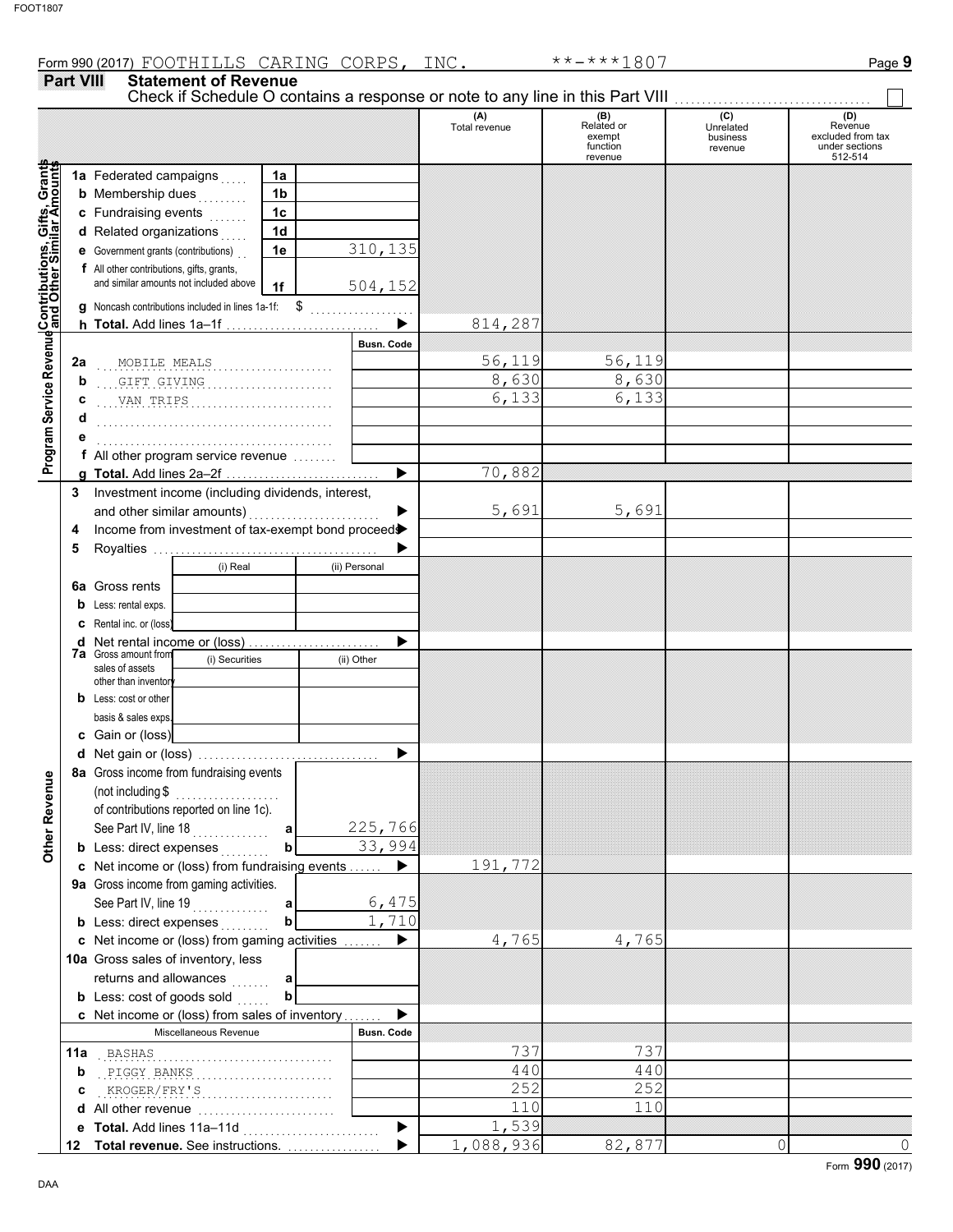|          | Part IX<br><b>Statement of Functional Expenses</b>                                                                                                                                                                                                                                                                                                                                                                                                                                                                                                                                                     |                       |                                    |                                           |                                |
|----------|--------------------------------------------------------------------------------------------------------------------------------------------------------------------------------------------------------------------------------------------------------------------------------------------------------------------------------------------------------------------------------------------------------------------------------------------------------------------------------------------------------------------------------------------------------------------------------------------------------|-----------------------|------------------------------------|-------------------------------------------|--------------------------------|
|          | Section 501(c)(3) and 501(c)(4) organizations must complete all columns. All other organizations must complete column (A).                                                                                                                                                                                                                                                                                                                                                                                                                                                                             |                       |                                    |                                           |                                |
|          | Check if Schedule O contains a response or note to any line in this Part IX                                                                                                                                                                                                                                                                                                                                                                                                                                                                                                                            |                       |                                    |                                           |                                |
|          | Do not include amounts reported on lines 6b,<br>7b, 8b, 9b, and 10b of Part VIII.                                                                                                                                                                                                                                                                                                                                                                                                                                                                                                                      | (A)<br>Total expenses | (B)<br>Program service<br>expenses | (C)<br>Management and<br>general expenses | (D)<br>Fundraising<br>expenses |
| 1.       | Grants and other assistance to domestic organizations                                                                                                                                                                                                                                                                                                                                                                                                                                                                                                                                                  |                       |                                    |                                           |                                |
|          | and domestic governments. See Part IV, line 21                                                                                                                                                                                                                                                                                                                                                                                                                                                                                                                                                         |                       |                                    |                                           |                                |
| 2        | Grants and other assistance to domestic                                                                                                                                                                                                                                                                                                                                                                                                                                                                                                                                                                |                       |                                    |                                           |                                |
|          | individuals. See Part IV, line 22                                                                                                                                                                                                                                                                                                                                                                                                                                                                                                                                                                      |                       |                                    |                                           |                                |
| 3        | Grants and other assistance to foreign                                                                                                                                                                                                                                                                                                                                                                                                                                                                                                                                                                 |                       |                                    |                                           |                                |
|          | organizations, foreign governments, and foreign                                                                                                                                                                                                                                                                                                                                                                                                                                                                                                                                                        |                       |                                    |                                           |                                |
|          | individuals. See Part IV, lines 15 and 16<br>se se se se                                                                                                                                                                                                                                                                                                                                                                                                                                                                                                                                               |                       |                                    |                                           |                                |
| 4        | Benefits paid to or for members<br>.                                                                                                                                                                                                                                                                                                                                                                                                                                                                                                                                                                   |                       |                                    |                                           |                                |
| 5        | Compensation of current officers, directors,                                                                                                                                                                                                                                                                                                                                                                                                                                                                                                                                                           |                       |                                    |                                           |                                |
|          | trustees, and key employees                                                                                                                                                                                                                                                                                                                                                                                                                                                                                                                                                                            |                       |                                    |                                           |                                |
| 6        | Compensation not included above, to disqualified                                                                                                                                                                                                                                                                                                                                                                                                                                                                                                                                                       |                       |                                    |                                           |                                |
|          | persons (as defined under section 4958(f)(1)) and                                                                                                                                                                                                                                                                                                                                                                                                                                                                                                                                                      |                       |                                    |                                           |                                |
|          | persons described in section 4958(c)(3)(B)                                                                                                                                                                                                                                                                                                                                                                                                                                                                                                                                                             |                       |                                    |                                           |                                |
| 7        | Other salaries and wages                                                                                                                                                                                                                                                                                                                                                                                                                                                                                                                                                                               | 521<br>401            | 315, 234                           | 62,557                                    | 23,730                         |
| 8        | Pension plan accruals and contributions (include                                                                                                                                                                                                                                                                                                                                                                                                                                                                                                                                                       |                       |                                    |                                           |                                |
|          | section 401(k) and 403(b) employer contributions)                                                                                                                                                                                                                                                                                                                                                                                                                                                                                                                                                      | 6,068                 | 4,764<br>14,042                    | 945<br>$\overline{2}$<br>787              | 359<br>057                     |
| 9        | Other employee benefits                                                                                                                                                                                                                                                                                                                                                                                                                                                                                                                                                                                | 17,886<br>30,798      | 24,180                             | 4,798                                     | ,820                           |
| 10<br>11 | Payroll taxes                                                                                                                                                                                                                                                                                                                                                                                                                                                                                                                                                                                          |                       |                                    |                                           |                                |
|          | Fees for services (non-employees):                                                                                                                                                                                                                                                                                                                                                                                                                                                                                                                                                                     |                       |                                    |                                           |                                |
| a<br>b   | Management<br>Legal                                                                                                                                                                                                                                                                                                                                                                                                                                                                                                                                                                                    |                       |                                    |                                           |                                |
| c        |                                                                                                                                                                                                                                                                                                                                                                                                                                                                                                                                                                                                        |                       |                                    |                                           |                                |
| d        | Lobbying                                                                                                                                                                                                                                                                                                                                                                                                                                                                                                                                                                                               |                       |                                    |                                           |                                |
| е        | Professional fundraising services. See Part IV, line 17                                                                                                                                                                                                                                                                                                                                                                                                                                                                                                                                                |                       |                                    |                                           |                                |
| f        | Investment management fees                                                                                                                                                                                                                                                                                                                                                                                                                                                                                                                                                                             |                       |                                    |                                           |                                |
| g        | Other. (If line 11g amount exceeds 10% of line 25, column                                                                                                                                                                                                                                                                                                                                                                                                                                                                                                                                              |                       |                                    |                                           |                                |
|          |                                                                                                                                                                                                                                                                                                                                                                                                                                                                                                                                                                                                        | 5,142                 |                                    | 5,142                                     |                                |
| 12       | Advertising and promotion                                                                                                                                                                                                                                                                                                                                                                                                                                                                                                                                                                              | 7,342                 | 519                                | 3,222                                     | 2,601                          |
| 13       |                                                                                                                                                                                                                                                                                                                                                                                                                                                                                                                                                                                                        | 19,048                | 1,883                              | 17,044                                    | 121                            |
| 14       | Information technology<br>                                                                                                                                                                                                                                                                                                                                                                                                                                                                                                                                                                             |                       |                                    |                                           |                                |
| 15       |                                                                                                                                                                                                                                                                                                                                                                                                                                                                                                                                                                                                        |                       |                                    |                                           |                                |
| 16       |                                                                                                                                                                                                                                                                                                                                                                                                                                                                                                                                                                                                        | 436                   | 7,609                              | 3,827                                     |                                |
|          | 17 Travel                                                                                                                                                                                                                                                                                                                                                                                                                                                                                                                                                                                              | 7,574                 | 134                                | 2,440                                     |                                |
| 18       | Payments of travel or entertainment expenses                                                                                                                                                                                                                                                                                                                                                                                                                                                                                                                                                           |                       |                                    |                                           |                                |
|          | for any federal, state, or local public officials                                                                                                                                                                                                                                                                                                                                                                                                                                                                                                                                                      |                       |                                    |                                           |                                |
| 19       | Conferences, conventions, and meetings                                                                                                                                                                                                                                                                                                                                                                                                                                                                                                                                                                 | 7,292                 | 4,675                              | 2,617                                     |                                |
| 20       | Interest                                                                                                                                                                                                                                                                                                                                                                                                                                                                                                                                                                                               |                       |                                    |                                           |                                |
| 21       |                                                                                                                                                                                                                                                                                                                                                                                                                                                                                                                                                                                                        |                       |                                    |                                           |                                |
| 22       | Depreciation, depletion, and amortization                                                                                                                                                                                                                                                                                                                                                                                                                                                                                                                                                              | 30,431                | 23,679                             | 6,752                                     |                                |
| 23       | $In surface \begin{equation} \begin{equation} \begin{bmatrix} \text{maximize} \end{bmatrix} \end{equation} \begin{equation} \begin{bmatrix} \text{maximize} \end{bmatrix} \end{equation} \begin{equation} \begin{bmatrix} \text{maximize} \end{bmatrix} \end{equation} \begin{equation} \begin{bmatrix} \text{maximize} \end{bmatrix} \end{equation} \begin{equation} \begin{bmatrix} \text{maximize} \end{bmatrix} \end{equation} \begin{equation} \begin{bmatrix} \text{maximize} \end{bmatrix} \end{equation} \begin{equation} \begin{bmatrix} \text{maximize} \end{bmatrix} \end{equation} \begin$ | 33,560                | 27,414                             | 5,509                                     | 637                            |
| 24       | Other expenses. Itemize expenses not covered                                                                                                                                                                                                                                                                                                                                                                                                                                                                                                                                                           |                       |                                    |                                           |                                |
|          | above (List miscellaneous expenses in line 24e. If                                                                                                                                                                                                                                                                                                                                                                                                                                                                                                                                                     |                       |                                    |                                           |                                |
|          | line 24e amount exceeds 10% of line 25, column                                                                                                                                                                                                                                                                                                                                                                                                                                                                                                                                                         |                       |                                    |                                           |                                |
|          | (A) amount, list line 24e expenses on Schedule O.)<br>VOLUNTEER COST ALLOCATION                                                                                                                                                                                                                                                                                                                                                                                                                                                                                                                        |                       |                                    |                                           |                                |
| a<br>b   | MOBILE MEALS                                                                                                                                                                                                                                                                                                                                                                                                                                                                                                                                                                                           | 76,549<br>49,465      | 70,425<br>49,465                   | 3,062                                     | 3,062                          |
| C        | FOOD & ENTERTAINMENT                                                                                                                                                                                                                                                                                                                                                                                                                                                                                                                                                                                   | 24,429                | 10,853                             |                                           | 13,576                         |
| d        | REPAIRS AND MAINTENANCE                                                                                                                                                                                                                                                                                                                                                                                                                                                                                                                                                                                | 17,833                | ,673<br>11                         | 6,160                                     |                                |
| е        | All other expenses                                                                                                                                                                                                                                                                                                                                                                                                                                                                                                                                                                                     | 78,398                | 34,565                             | 34,064                                    | 9,769                          |
| 25       | Total functional expenses. Add lines 1 through 24e                                                                                                                                                                                                                                                                                                                                                                                                                                                                                                                                                     | 824, 772              | 607,114                            | 160,926                                   | 56,732                         |
| 26       | Joint costs. Complete this line only if the                                                                                                                                                                                                                                                                                                                                                                                                                                                                                                                                                            |                       |                                    |                                           |                                |
|          | organization reported in column (B) joint costs<br>from a combined educational campaign and                                                                                                                                                                                                                                                                                                                                                                                                                                                                                                            |                       |                                    |                                           |                                |
|          | fundraising solicitation. Check here ▶     if<br>following SOP 98-2 (ASC 958-720)                                                                                                                                                                                                                                                                                                                                                                                                                                                                                                                      |                       |                                    |                                           |                                |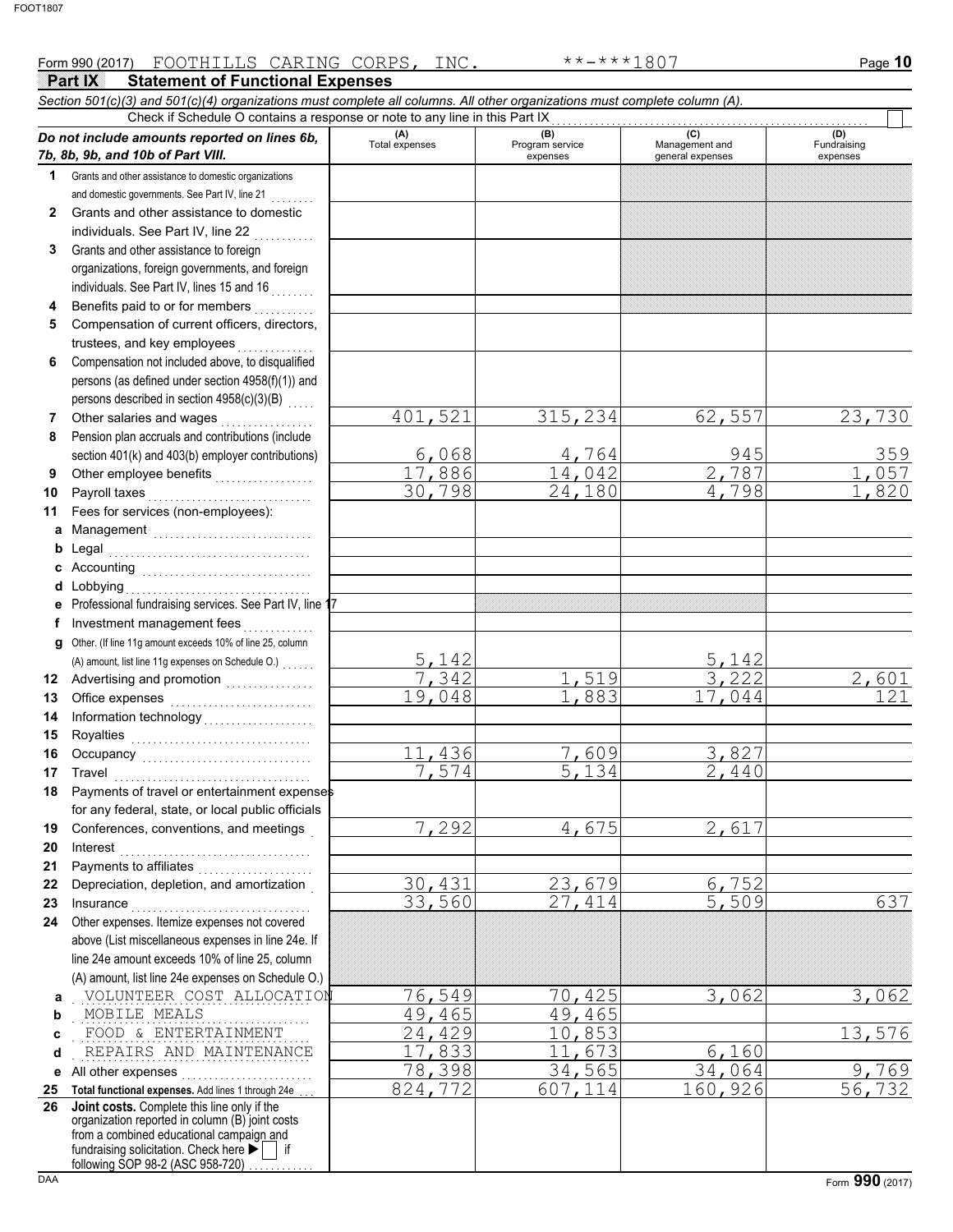## Form 990 (2017) Page **11 Part X** Balance Sheet FOOTHILLS CARING CORPS, INC. \*\*-\*\*\*1807

|                 |          | Check if Schedule O contains a response or note to any line in this Part X                                                                                                                                                           |                 |         |                          |                 |                    |
|-----------------|----------|--------------------------------------------------------------------------------------------------------------------------------------------------------------------------------------------------------------------------------------|-----------------|---------|--------------------------|-----------------|--------------------|
|                 |          |                                                                                                                                                                                                                                      |                 |         | (A)<br>Beginning of year |                 | (B)<br>End of year |
|                 | 1        | Cash-non-interest bearing                                                                                                                                                                                                            |                 |         | 98,336                   | $\overline{1}$  | 655,077            |
|                 | 2        |                                                                                                                                                                                                                                      |                 |         | 280,043                  | $\mathbf{2}$    |                    |
|                 | 3        | Pledges and grants receivable, net <b>Constanting the Constantine Constantine Constantine Constantine Constantine Constantine Constantine Constantine Constantine Constantine Constantine Constantine Constantine Constantine Co</b> |                 |         |                          | 3               |                    |
|                 | 4        | Accounts receivable, net                                                                                                                                                                                                             |                 |         |                          | 4               |                    |
|                 | 5        | Loans and other receivables from current and former officers, directors,                                                                                                                                                             |                 |         |                          |                 |                    |
|                 |          | trustees, key employees, and highest compensated employees.                                                                                                                                                                          |                 |         |                          |                 |                    |
|                 |          | Complete Part II of Schedule L                                                                                                                                                                                                       |                 |         |                          | 5               |                    |
|                 | 6        | Loans and other receivables from other disqualified persons (as defined under section                                                                                                                                                |                 |         |                          |                 |                    |
|                 |          | 4958(f)(1)), persons described in section 4958(c)(3)(B), and contributing employers and                                                                                                                                              |                 |         |                          |                 |                    |
|                 |          | sponsoring organizations of section 501(c)(9) voluntary employees' beneficiary                                                                                                                                                       |                 |         |                          |                 |                    |
|                 |          | organizations (see instructions). Complete Part II of Schedule L                                                                                                                                                                     |                 | 6       |                          |                 |                    |
| Assets          | 7        |                                                                                                                                                                                                                                      |                 |         |                          | $\overline{7}$  |                    |
|                 | 8        | Inventories for sale or use                                                                                                                                                                                                          |                 | 8       |                          |                 |                    |
|                 | 9        |                                                                                                                                                                                                                                      |                 |         |                          | 9               |                    |
|                 |          | 10a Land, buildings, and equipment: cost or                                                                                                                                                                                          |                 |         |                          |                 |                    |
|                 |          | other basis. Complete Part VI of Schedule D  10a                                                                                                                                                                                     |                 | 259,201 |                          |                 |                    |
|                 |          | <b>b</b> Less: accumulated depreciation                                                                                                                                                                                              | 10 <sub>b</sub> | 151,863 | 112,211                  | 10 <sub>c</sub> | 107,338            |
|                 | 11       | .                                                                                                                                                                                                                                    |                 |         | 180,514                  | 11              | 173,146            |
|                 | 12       |                                                                                                                                                                                                                                      |                 |         |                          | 12              |                    |
|                 | 13       |                                                                                                                                                                                                                                      |                 |         | 13                       |                 |                    |
|                 | 14       | Intangible assets                                                                                                                                                                                                                    |                 |         |                          | 14              |                    |
|                 | 15       |                                                                                                                                                                                                                                      |                 | 15      |                          |                 |                    |
|                 |          | Total assets. Add lines 1 through 15 (must equal line 34)                                                                                                                                                                            |                 |         | 671,104                  | 16              | 935,561            |
|                 | 16<br>17 |                                                                                                                                                                                                                                      |                 |         | 206                      | 17              | 499                |
|                 |          |                                                                                                                                                                                                                                      |                 |         |                          | 18              |                    |
|                 | 18       | Grants payable                                                                                                                                                                                                                       |                 |         |                          |                 |                    |
|                 | 19       |                                                                                                                                                                                                                                      |                 |         | 19<br>20                 |                 |                    |
|                 | 20       |                                                                                                                                                                                                                                      |                 |         |                          |                 |                    |
|                 | 21       |                                                                                                                                                                                                                                      |                 |         |                          | 21              |                    |
| Liabilities     | 22       | Loans and other payables to current and former officers, directors,                                                                                                                                                                  |                 |         |                          |                 |                    |
|                 |          | trustees, key employees, highest compensated employees, and                                                                                                                                                                          |                 |         |                          |                 |                    |
|                 |          | disqualified persons. Complete Part II of Schedule L                                                                                                                                                                                 |                 |         |                          | 22              |                    |
|                 | 23       |                                                                                                                                                                                                                                      |                 |         |                          | 23              |                    |
|                 | 24       | Unsecured notes and loans payable to unrelated third parties                                                                                                                                                                         |                 | .       |                          | 24              |                    |
|                 | 25       | Other liabilities (including federal income tax, payables to related third                                                                                                                                                           |                 |         |                          |                 |                    |
|                 |          | parties, and other liabilities not included on lines 17-24). Complete Part X                                                                                                                                                         |                 |         |                          |                 |                    |
|                 |          |                                                                                                                                                                                                                                      |                 |         |                          | 25              |                    |
|                 | 26       |                                                                                                                                                                                                                                      |                 |         | 206                      | -26             | 499                |
|                 |          | Organizations that follow SFAS 117 (ASC 958), check here $\blacktriangleright$ $ X $ and                                                                                                                                             |                 |         |                          |                 |                    |
|                 |          | complete lines 27 through 29, and lines 33 and 34.                                                                                                                                                                                   |                 |         |                          |                 |                    |
| <b>Balances</b> | 27       | Unrestricted net assets                                                                                                                                                                                                              |                 |         | 545,501                  | 27              | 550,018            |
|                 | 28       | Temporarily restricted net assets                                                                                                                                                                                                    |                 |         | 59,992                   | 28              | 319,640            |
| or Fund         | 29       | Permanently restricted net assets                                                                                                                                                                                                    |                 |         | 65,405                   | 29              | 65,404             |
|                 |          | Organizations that do not follow SFAS 117 (ASC 958), check here                                                                                                                                                                      |                 | and     |                          |                 |                    |
|                 |          | complete lines 30 through 34.                                                                                                                                                                                                        |                 |         |                          |                 |                    |
| Assets          | 30       | Capital stock or trust principal, or current funds                                                                                                                                                                                   |                 |         |                          | 30              |                    |
|                 | 31       | Paid-in or capital surplus, or land, building, or equipment fund                                                                                                                                                                     |                 |         |                          | 31              |                    |
| $\frac{1}{2}$   | 32       | Retained earnings, endowment, accumulated income, or other funds                                                                                                                                                                     |                 |         |                          | 32              |                    |
|                 | 33       | Total net assets or fund balances                                                                                                                                                                                                    |                 |         | 670,898                  | 33              | 935,062            |
|                 | 34       |                                                                                                                                                                                                                                      |                 |         | 671,104                  | 34              | 935,561            |

Form **990** (2017)